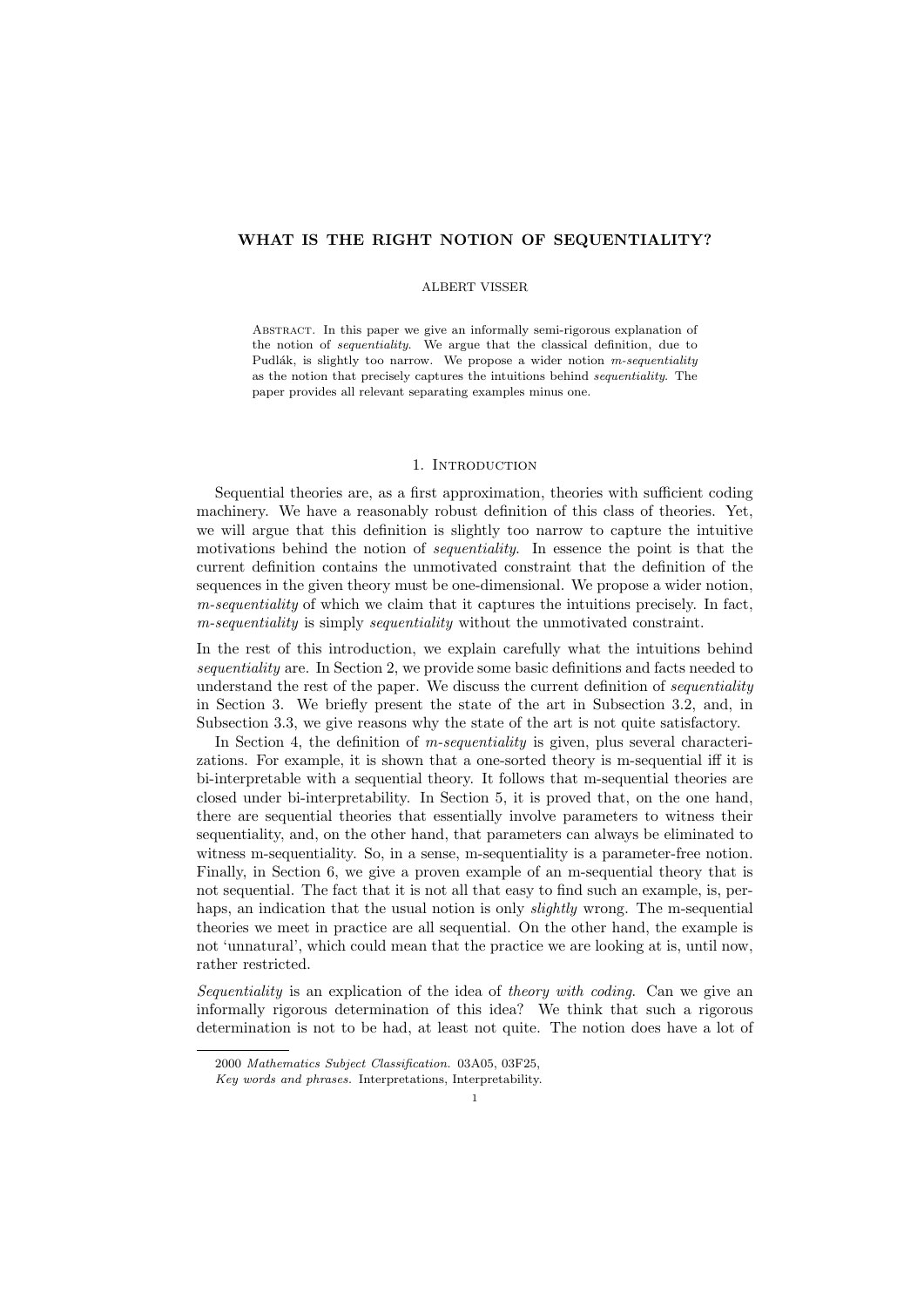intuitive content, but not al choices follow unavoidably from that content. We can only give, say, an informally semi-rigorous determination that will have some gaps in the explanation. Such an explanation cannot quite stand on its own and should be supplemented with other considerations. The considerations are in this case that the successful employment of sequentiality in theorems and the robustness of sequentiality with respect to variations on its definition. We will return to these points later. We proceed with an informally semi-rigorous determination of sequentiality.

As a first step, towards the determination of the proper notion of theory with coding, we must ask: coding for what? We can have different needs for coding and we should expect different answers, depending on those needs, to the question what is a theory with coding? A first approximation to the question to which sequentiality is (supposed to be) the answer is to say: we want coding in order to provide partial satisfaction predicates and, as a consequence, restricted consistency statements. Even this answer is not quite satisfactory: in theories of pairing we also have partial satisfaction predicates. See e.g. [Vau67] and [Vis10]. However, these satisfaction predicates are, in a sense, more finitistic than the ones provided by sequentiality. So, we could add to our specification: these satisfaction predicates concern classes of formulas with decent verifiable closure properties.

What do we need to specify partial satisfaction predicates? Clearly, the very formulation of such predicates involves the possibility to code formulas, so we will need a modicum of the theory of syntax. Moreover, this formulation involves the possibility to define finite functions or finite sequences. Hence, the demand that an elementary theory of sequences is present follows directly from our desire to define partial satisfaction. The demand for decent closure properties makes it plausible that such sequences are closed under the operation of pushing an element on top of a sequence considered as stack. To have projections we need numbers as inputs of the projection, hence we need a modicum of number theory.

A further desideratum is this: we want partial satisfaction for the full language and also restricted consistency for the theories under consideration themselves. This means that we want to have sequences involving all objects of the original theory. It is easy to give examples that fail this condition.

Do we need more? The good news is that these meager means are sufficient also for coding formulas and the like. We can start with a bare minimum and build everything we need in addition from that. For example, we do not need addition and multiplication for our numbers since we can define these operations using the sequences to code the recursive mechanisms.

Well, but couldn't we also have started with a theory of finite functions? Here the prediction is that all such alternative formulations are equivalent to the one involving sequences. Our notion is substantially robust w.r.t. alternative formulations and this robustness is an argument for the correctness of the choices made. We will say a bit more about robustness in Section 3.

Finally, it seems reasonable to allow parameters in the definition of our sequences. So, in the general definition, we allow parameters.

# 2. BASIC NOTIONS

In this section, we formulate the basic notions employed in the paper.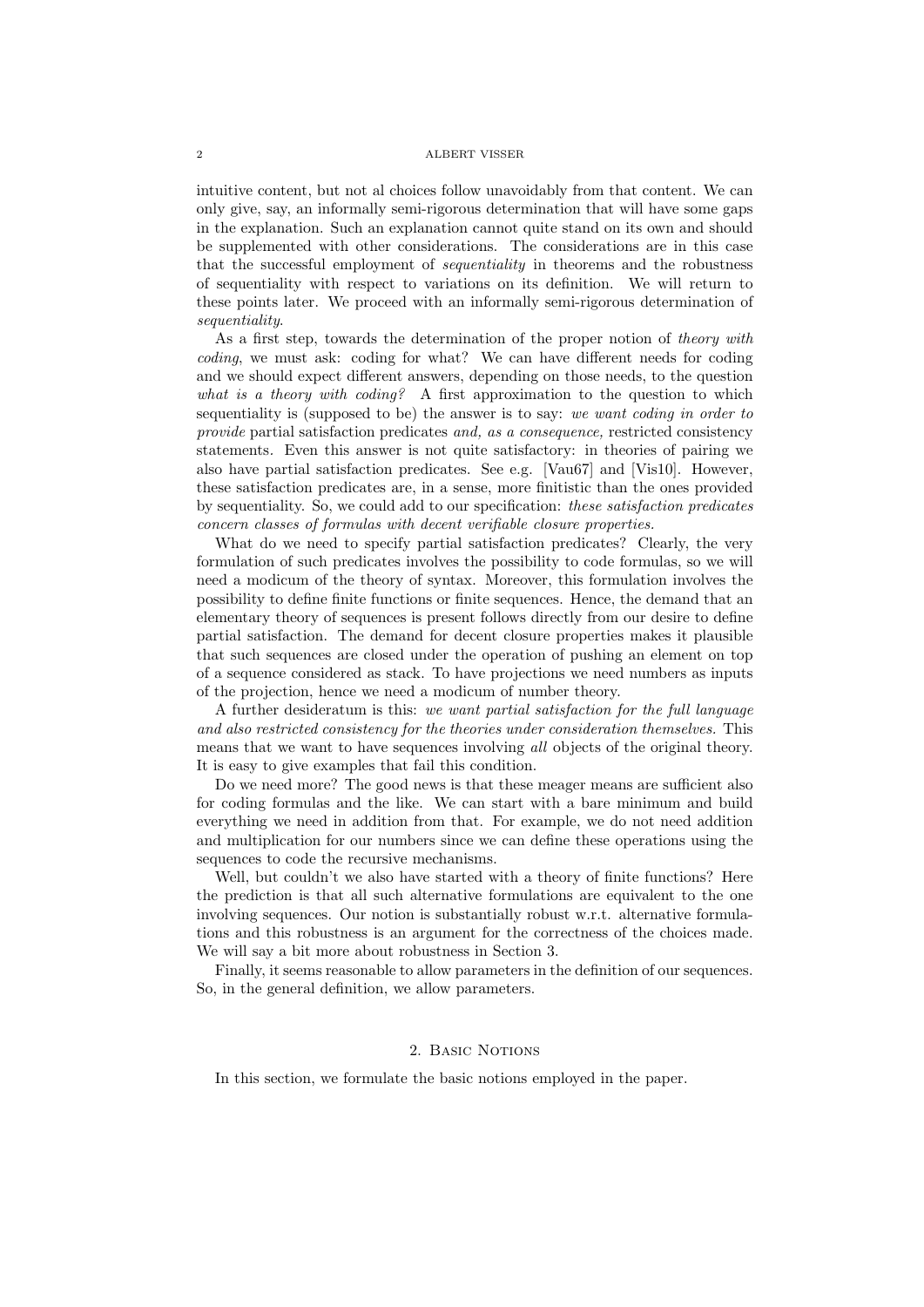2.1. Theories. The primary focus in this paper is on one-sorted theories of first order predicate logic. Specifically, we analyze sequentiality for the case of onesorted theories. However, many-sorted theories will occur as an auxiliary. They could be eliminated but the approach is less natural if we do so. We only consider theories with a finite number of sorts. We use  $a, b, \ldots$  for sorts. We take identity to be a logical constant. In the many-sorted case, we have identity for each sort.

Our official signatures are relational, however, via the term-unwinding algorithm, we can also accommodate signatures with functions.

Our signatures need not be finite and we need no constraint on the complexity of the axiom set.

2.2. Interpretations: the One-sorted Case. We describe the notion of an mdimensional interpretation for a one-sorted language. In Subsection 2.4 we will indicate how to adapt the definition to the many-sorted case.

An interpretation  $K: U \to V$  is given by the theories U and V and a translation  $\tau$  from the language of U to the language of V. The translation is given by a domain formula  $\delta(\vec{x})$ , where  $\vec{x}$  is a sequence of m variables, and a mapping from the predicates of U to formulas of V, where an n-ary predicate P is mapped to a formula  $A(\vec{x}_0, \ldots, \vec{x}_{n-1})$ , where the  $\vec{x}_i$  are appropriately chosen, pairwise disjoint, sequences of  $m$  variables. We lift the translation to the full language in the obvious way making it commute with the propositional connectives and quantifiers, where we relativize the translated quantifiers to the domain  $\delta$ . We demand that V proves all the translations of sentences of U.

We can compose interpretations in the predictable way. Note that the composition of an *n*-dimensional interpretation with an  $m$ -dimensional interpretation is  $m + n$ -dimensional.

An m-dimensional interpretation is m-*identity preserving*, if it translates identity to pointwise-identity of the corresponding elements of the sequences assigned to the relata. I.o.w.,  $x = y$  translates to  $\bigwedge_{i \leq m} x_i = y_i$ . An m-dimensional interpretation is m-unrelativized, if its domain consists of all the sequences of length  $m$  of the interpreting theory. A m-dimensional interpretation is  $m$ -direct if it is unrelativized and preserves identity. Note that all these properties are preserved by composition. We use *identity preserving*, *unrelativized* and *direct*, for: 1-identity preserving, 1unrelativized and 1-direct.

Each interpretation  $K: U \to V$  gives us an inner model construction that builds a model  $\widetilde{K}(\mathcal{M})$  of U out of a model M of V. Note that  $(\cdot)$  behaves contravariantly.

2.3. Sameness of Interpretations. If we want to use interpretations to analyze e.g. sameness of theories, we need to be able to say when two interpretations are 'equal'. Strict identity of interpretations is too fine grained: it is too much dependent of arbitrary choices like which bound variables to use. We specify a first notion of equality between interpretations: two interpretations are *equal* when the target theory thinks they are. Modulo this identification, the operations identity and composition give rise to a category  $INT<sub>0</sub>$ , where the theories are objects and the interpretations arrows.<sup>1</sup>

<sup>1</sup>For many reasons, the choice for the reverse direction of the arrows would be more natural. However, our present choice coheres with the extensive tradition in degrees of interpretability. So, we opted to adhere to the present choice.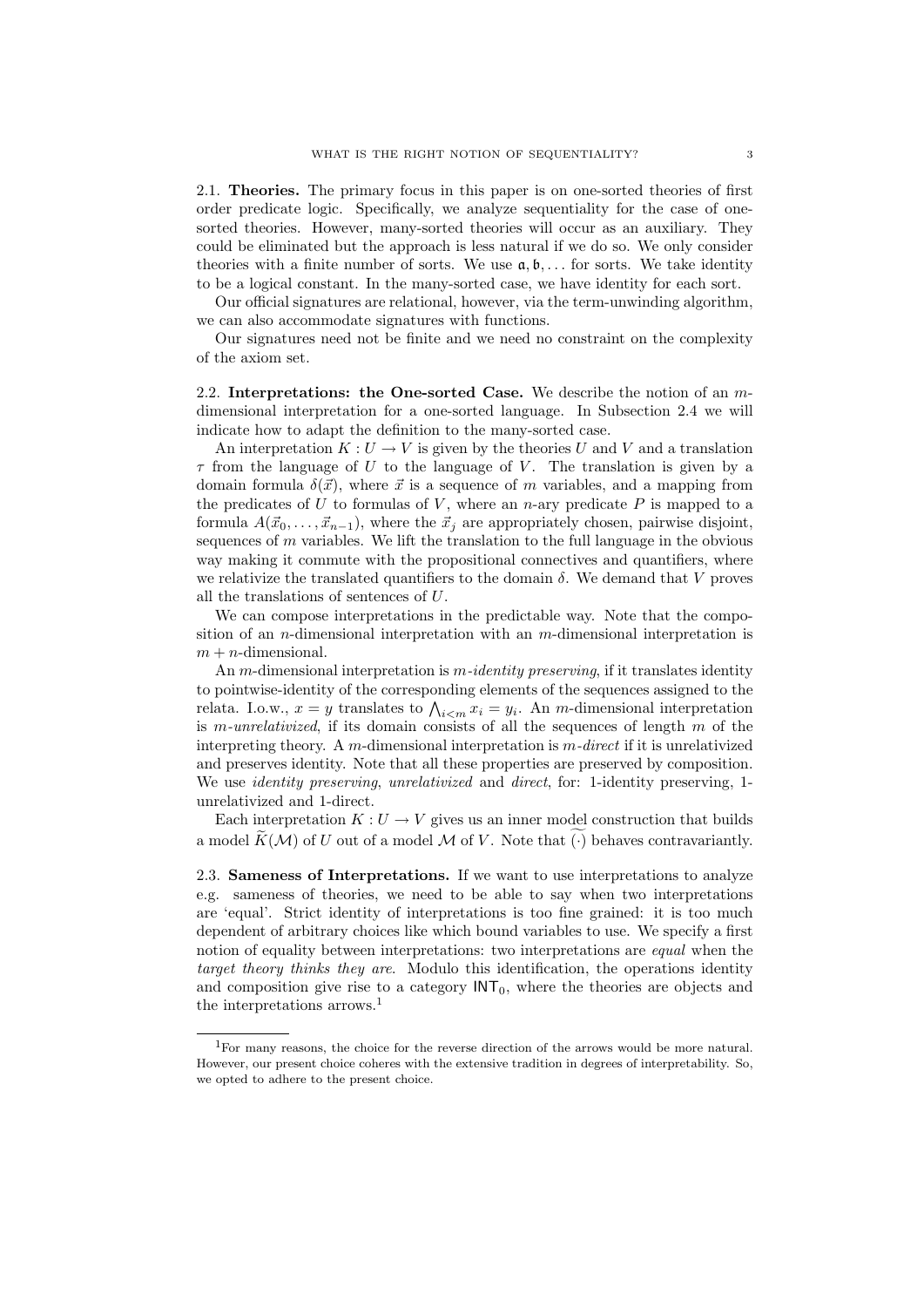For each sufficiently good notion of sameness of interpretations there is an associated category of theories and interpretations: the category of interpretations modulo that notion of sameness. Any such a category gives us a notion of isomorphism of theories which can function as a notion of sameness.

We present a list of notions of sameness. For all notions, it is easily seen that sameness is preserved by composition. (There are many more more notions, but they are irrelevant for this paper.)

2.3.1. Equality. The interpretations  $K, K': U \to V$  are equal when V 'thinks' K and  $K'$  are identical. By the Completeness Theorem, this is equivalent to saying that, for all V-models  $\mathcal{M}, K(\mathcal{M}) = K'(\mathcal{M})$ . This notion gives rise to the category  $INT_0$ . Isomorphism in  $INT_0$  is *synonymy* or *definitional equivalence*.

2.3.2. *i-Isomorphism*. An i-isomorphism between interpretations  $K, M : U \rightarrow V$  is given by a V-formula  $F$ . We demand that V verifies that " $F$  is an isomorphism between K and M", or, equivalently, that, for each model M of V, the function  $F^{\mathcal{M}}$ is an isomorphism between  $\widetilde{K}(\mathcal{M})$  and  $\widetilde{M}(\mathcal{M})$ . Two interpretations  $K, K': U \to V$ , are *i-isomorphic* if there is an *i*-isomorphism between  $K$  and  $K'$ . Wilfrid Hodges calls this notion: homotopy. See [Hod93], p222.

The notion of i-isomorphism can be characterized in a third way. We need only demand that, for every V-model  $M$ , there is a V-formula F, which defines in  $M$  an isomorphism between  $K(\mathcal{M})$  and  $\overline{K}(\mathcal{M})$ . By a simple compactness argument one may show that, for finite signatures, the third definition defines the same notion as the first two.

Clearly, if  $K, K'$  are equal, they will be i-isomorphic. The notion of i-isomorphism give rise to a category of interpretations modulo i-isomorphism. We call this category  $INT<sub>1</sub>$ . Isomorphism in  $INT<sub>1</sub>$  is *bi-interpretability*.

2.3.3. Isomorphism. Our third notion of sameness of the basic list is that  $K$  and K' are the same if, for all models M of V, the internal models  $\widetilde{K}(\mathcal{M})$  and  $\widetilde{K}(\mathcal{M})$ are isomorphic. We will simply say that  $K$  and  $K'$  are isomorphic. Clearly, iisomorphism implies isomorphism. We call the associated category  $INT<sub>2</sub>$ . Isomorphism in  $INT<sub>2</sub>$  is *iso-congruence*.

2.3.4. Elementary Equivalence. The fourth notion is to say that two interpretations are the same if, for each M, the internal models  $K(\mathcal{M})$  and  $K'(\mathcal{M})$  are elementary equivalent. We will say that  $K$  and  $K'$  are elementary equivalent. By the Completeness Theorem, we easily see that this notion can be alternatively defined by saying that K is the same as K' iff, for all U-sentences A, we have  $V \vdash A^K \leftrightarrow A^{K'}$ . It is easy to see that isomorphism implies elementary equivalence. We call the associated category  $INT_3$ . Isomorphism in  $INT_3$  is *elementary congruence* or *sentential* congruence.

2.3.5. Identity of Source and Target. Finally, we have the option of abstracting away from the specific identity of interpretations completely, simply counting any two interpretations  $K, K' : U \to V$  the same. The associated category  $INT_4$  is simply the preorder of the degrees of interpretability. Isomorphism in this preorder is mutual interpretability.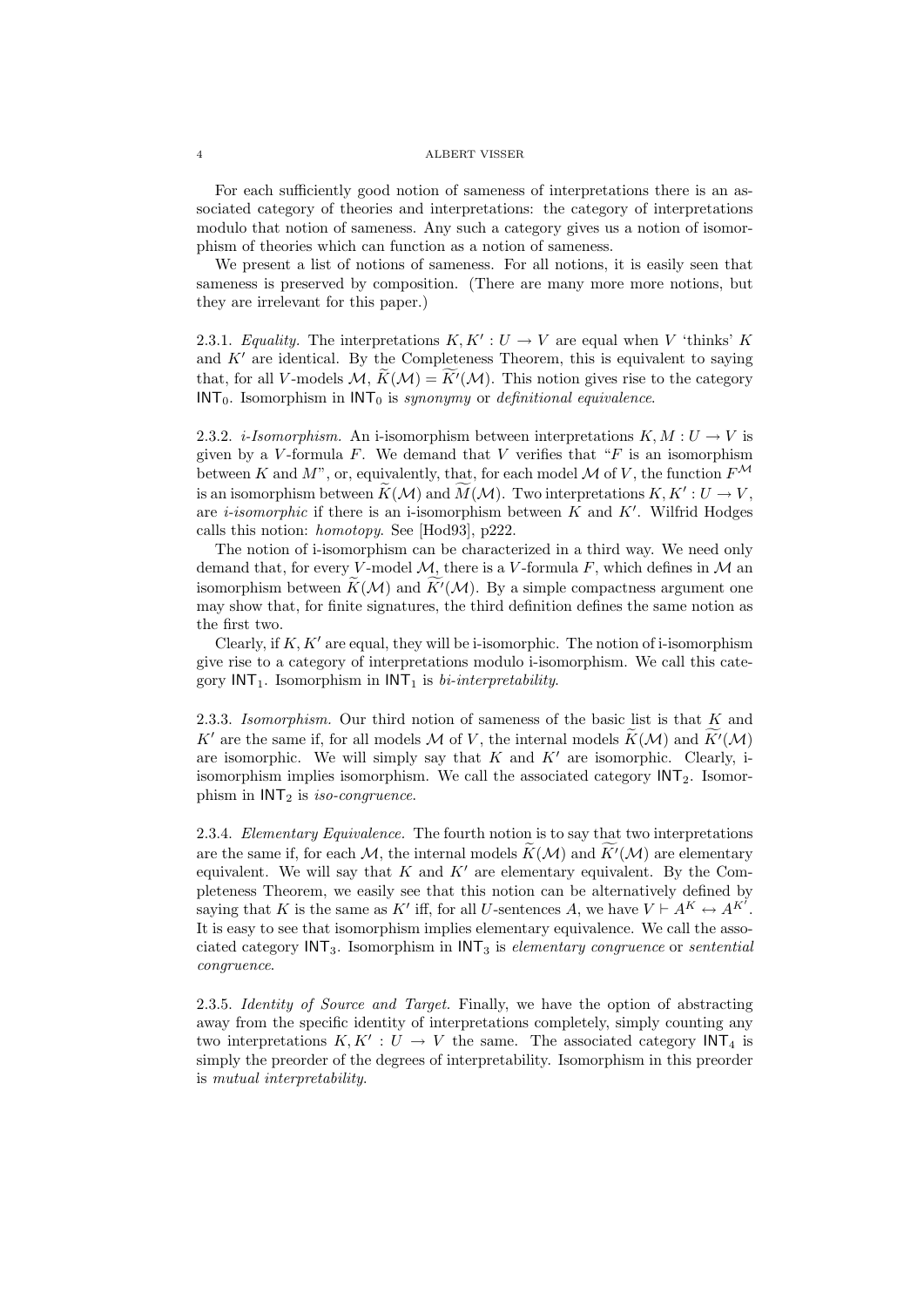2.4. The Many-sorted Case. Interpretability can be extended to interpretability between many-sorted theories. The profile of an interpretation is a mapping from the sorts of the interpreted theory to sequences of the sorts of the interpreting theory. We write  $(\mathfrak{a}_0 : \vec{\mathfrak{b}}_0) \dots (\mathfrak{a}_{\ell-1} : \vec{\mathfrak{b}}_{\ell-1})$  to present a profile. (The order of the sorts is chosen arbitrarily.) We abbreviate a sequence of  $n \, \mathfrak{a}'$ 's to  $\mathfrak{a}^n$ . The default sort of one-sorted theories is  $\rho$ , the sort of objects.

For each sort **a** of the interpreted theory, we specify a domain  $\delta^{\mathfrak{a}}(x_0^{b_0}, \ldots x_{k-1}^{b_{k-1}})$ , where  $\vec{b}$  is the sequence associated to **a** by the profile and where  $\vec{b}$  has length k. We write  $\vec{x}^{\vec{b}}$  for  $x_0^{b_0}, \ldots x_{k-1}^{b_{k-1}}$ .

With each predicate P of the interpreted theory of type  $a_0, \ldots, a_{n-1}$ , we associate a formula  $A(\vec{x}_0^{\vec{b}_0}, \ldots, \vec{x}_{n-1}^{\vec{b}_{n-1}})$ , where  $(a_i : \vec{b}_i)$  is in the profile. We demand that the target theory verifies, for  $i < n$ , the formula  $A(\vec{x}_0^{\vec{b}_0}, \dots, \vec{x}_{n-1}^{\vec{b}_{n-1}}) \to \delta^{a_i}(\vec{x}_i^{\vec{b}_i}).$ 

Our translation commutes with the propositional connectives. The translation of a quantifier  $\forall x^{\mathfrak{a}}$  is  $\forall \vec{x}^{\vec{\mathfrak{b}}}$  ( $\delta^{\mathfrak{a}}(\vec{x}^{\vec{\mathfrak{b}}}) \rightarrow \ldots$ ). Similarly, for the existential quantifier.

An interpretation is  $(\mathfrak{a} : \vec{\mathfrak{b}})$ -direct if  $(\mathfrak{a} : \vec{\mathfrak{b}})$  is in the profile and if identity translates to pointwise identity and if the translated domain consists of all sequences of sort  $\mathfrak{b}$ .

2.5. Parameters. We can extend our notion of interpretation to interpretation with parameters as follows. Say our interpretation is  $K: U \to V$ . In the target theory, we have a parameter domain  $\alpha(\vec{z})$ , which is provably non-empty. The definition of interpretation remains the same but for the fact that the parameters  $\vec{z}$ may occur in the domain formula and in the translations of the predicate symbols. We have to take appropriate measures to avoid variable clashes. It is clear, but somewhat laborious to work out, that this can be done in a systematic way. Our condition for  $K$  to be an interpretation becomes:

$$
U \vdash A \;\; \Rightarrow \;\; V \vdash \forall \vec{z} \, (\alpha(\vec{z}) \to A^{K, \vec{z}}).
$$

We note that an interpretation  $K: U \to V$  with parameters provides a parametrized set of inner models of U inside a model of V .

# 3. Sequentiality

In this section we provide the definition of sequentiality for one-sorted theories (Subsection 3.1). We present the state of the art of the subject in Subsection 3.2. Finally, in Subsection 3.3, we give reasons why the present notion is not general enough.

3.1. Definitions of Sequentiality. We start with the primary definition in terms of a theory of sequences seq. This definition is in direct accordance with the intuitive picture we provided for sequential theories.

3.1.1. Sequences. We define the theory seq as follows. The language of seq has three sorts  $\mathfrak{o}$ ,  $\mathfrak{n}$  and  $\mathfrak{s}$ . We have a unary predicate symbol Z of type  $\mathfrak{n}$ , a unary predicate symbol  $E$  (for: *empty sequence*) of type  $\epsilon$ , two binary predicate symbols  $S$  and  $\epsilon$  of type nn, a binary predicate symbol L of type sn, a binary predicate symbol Pu (for: push) of type  $\mathfrak{sos}$ , and a ternary predicate symbol Pr (for: projection) of type  $\mathfrak{so}$ . The variables  $x, x_0, x', y, z, u \dots$  will be of sort  $\mathfrak{o}$ , the variables  $n, n_0, n', m, k, \dots$  will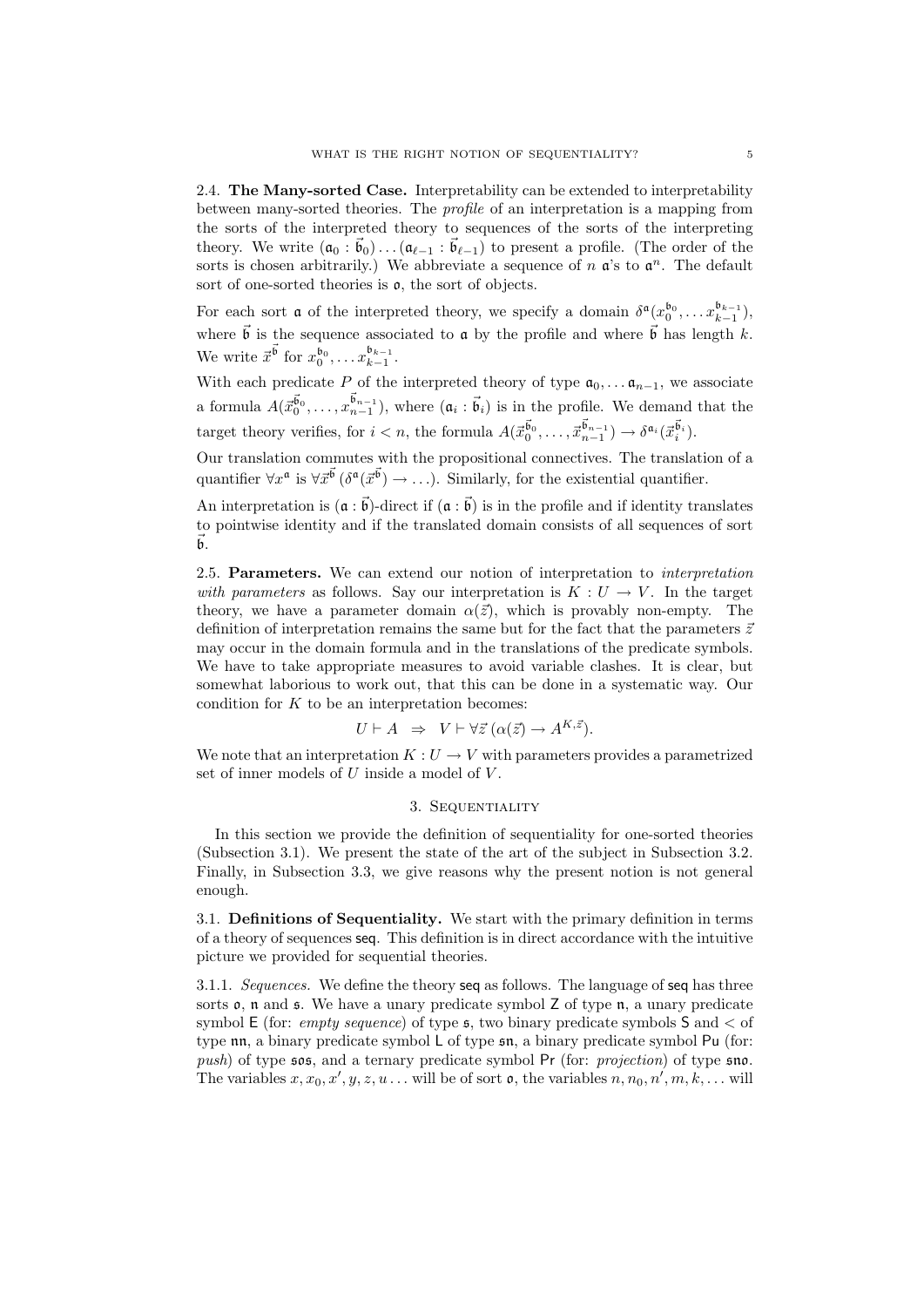will be of sort **n**, and the variables  $s, s_0, s', t, \ldots$  will be of sort **s**. As usual we write  $m \leq n$  for:  $m = n \vee m < n$ . The axioms are:  $\textsf{seq1} \vdash (n < m \land m < k) \rightarrow n < k$  $seq2 \vdash \neg n < n$ seq $3 \vdash n \le m \vee m \le n$ seq $4 \vdash \exists n \mathsf{Z}(n)$  $\textsf{seq}5 \vdash \mathsf{Z}(n) \rightarrow n \leq m$  $\textsf{seq}6 \vdash \mathsf{S}(n, m) \leftrightarrow (n < m \land \forall k (n < k \rightarrow m \leq k))$ seq $7 \vdash \exists m \, \mathsf{S}(n,m)$ seq $8 ⊢ Z(n) ∨ ∃ m S(m, n)$ seq $9 \vdash \exists n \mathsf{L}(s, n)$  $\textsf{seq}10 \vdash (\mathsf{L}(s, n) \land \mathsf{L}(s, m)) \rightarrow n = m$  $\mathsf{seq}11 \vdash (\mathsf{L}(s, n) \land m < n) \rightarrow \exists x \Pr(s, m, x)$  $\textsf{seq}12 \vdash (\mathsf{L}(s, n) \land \mathsf{Pr}(s, m, x)) \rightarrow m < n$  $seq13 \vdash (Pr(s, n, x) \land Pr(s, n, y)) \rightarrow x = y$ seq14  $\vdash \exists s \, \mathsf{E}(s)$  $seq15 \vdash (E(s) \land L(s, n)) \rightarrow Z(n)$ seq $16 \vdash \exists t \mathsf{Pu}(s, x, t)$  $\mathsf{seq}17 \vdash (\mathsf{Pu}(s, x, t) \land \mathsf{L}(s, n) \land \mathsf{S}(n, m)) \rightarrow (\mathsf{L}(t, m) \land \mathsf{Pr}(t, n, x))$  $\mathsf{seq}18 \vdash (\mathsf{Pu}(s, x, t) \land \mathsf{Pr}(s, m, y)) \rightarrow \mathsf{Pr}(t, m, y)$ 

We note that we may add extensionality for sequences by reinterpreting identity as extensional equivalence. There are many variants on seq that also would have served our purposes. Specifically, note that one can reduce the signature to just < and  $Pr$  in the obvious way. Moreover, we could have avoided the sort  $n$  by working with a linear preorder on sequences for 'is a shorter sequence than'.

**Definition 3.1.** We call a one-sorted theory U sequential iff there is a  $(\mathfrak{o} : \mathfrak{o})$ -direct interpretation of seq in  $U$ , that is one-dimensional for the three sorts of seq.  $\overline{u}$ 

Trivially, a one-sorted theory U is sequential iff there is a  $(0 : 0)$ -direct interpretation of seq in U, that is one-dimensional for sorts  $\rho$  and  $\zeta$ , since we can compress the dimension of interpretation of the numbers using the sequences.

**Remark 3.2.** We note that the *random access* to the elements of sequences provided by the projection function is essential. Suppose we modify seq to a theory of stacks, say stack, where we omit the sort of numbers and replace the projection function by a function Top that reads the top element of the stack. Let's say that a one-sorted U is a *stack theory* iff there is a  $(\rho, \rho)$ -direct interpretation of stack in U, that is one-dimensional for the two sorts of stack. One can easily show that there are decidable stack theories<sup>2</sup>, where, in contrast, sequential theories are essentially undecidable.  $\Box$ 

3.1.2. Sets and Classes. We define the theories adjunctive class theory ac and adjunctive set theory  $AS^3$ . The theory ac has two sorts  $\mathfrak{o}$ , the sort of objects, and  $\mathfrak{c}$ , the sort of classes. It has a binary predicate  $\in$  of type oc. We use  $x, y, z, \ldots$  as

<sup>&</sup>lt;sup>2</sup>It is well known that there are decidable theories of non-surjective pairing. Any theory of non-surjective pairing is a stack theory.

<sup>3</sup>The use of capitals in the name of AS registers the fact that AS is a theory with 'iterated' elementhood.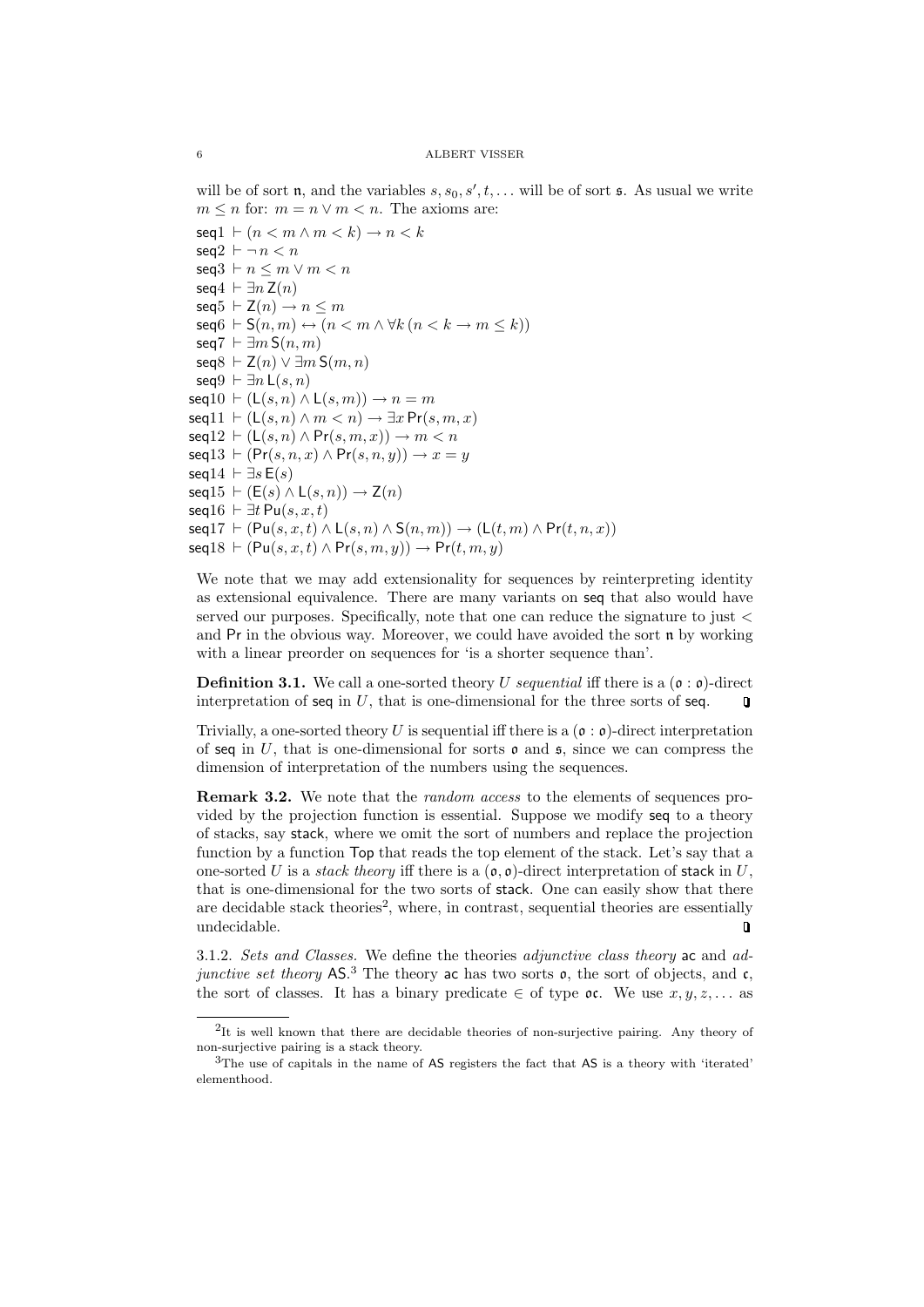variables for objects and  $X, Y, Z, \ldots$  as variables for classes. We have the following axioms.

 $\text{acl } \vdash \exists X \forall x \ x \notin X,$  $\texttt{ac2} \vdash \forall X, x \exists Y \forall y (y \in Y \leftrightarrow (y \in X \lor y = x)).$ 

We note that we get extensionality for free in ac by replacing identity for classes by extensional identity. The theory ac allows finite models.

The theory AS is a one sorted theory with a binary relation  $\in$ .

AS1  $\vdash \exists x \forall y \ y \notin x$ ,

AS2  $\vdash \forall x, y \exists z \forall u (u \in z \leftrightarrow (u \in x \vee u = y)).$ 

The theory AS is much stronger than ac. E.g., it interprets Robinson's Arithmetic Q. Hence, it is essentially undecidable. Note that both ac and AS have 'random access' to the objects contained in the classes/sets.

We have:

Theorem 3.3. Let U be a one-sorted theory. The following are equivalent.

- i. U is sequential.
- ii. There is an  $(\mathfrak{o} : \mathfrak{o})$ -direct interpretation of ac in U that is one-dimensional for the sorts o and c.
- iii. There is a direct interpretation of AS in U.
- iv. There is an extension  $V$  of  $AS$  in the same language, such that  $U$  is synonymous with  $V$ .

Proof. The equivalence of (ii) and (iii) is easy and so is the implication from (i) to (iii). To prove the implication from (iii) to (i) one shows that seq has an  $(\mathfrak{o} : \mathfrak{o})$ direct interpretation in AS that is one-dimensional for the sorts  $\mathfrak s$  and  $\mathfrak n$ , using an elaborate bootstrap. We refer the reader to the literature. See, e.g., [Pud83], [MPS90], [HP91]. See also Subsection 3.2 for comments on ingredients of the proof. The equivalence of (iii) and (iv) is proved in [Vis08].  $\Box$ 

We note that AS is itself sequential. Moreover, sequentiality is preserved by synonymy. Of course, our definition does not work for many-sorted theories, but if we extend it in an appropriate way, it will follow that ac is not sequential, since it has finite models.

Remark 3.4. An alternative to AS was provided by Harvey Friedman. Here is Friedman's theory that we will call reduced adjunctive subtractive set theory ASS<sup>−</sup>. The axioms are as follows.

ASS<sup>-</sup>1  $\vdash \forall x, y \exists z \forall u (u \in z \leftrightarrow (u \in x \vee u = y)).$ ASS<sup>-</sup>2  $\vdash \forall x, y \exists z \forall u (u \in z \leftrightarrow (u \in x \land u \neq y)).$ 

We can directly interpret ASS<sup>−</sup> in AS using an argument in the style of the proof of Lemma 4.1. We can interpret AS in ASS<sup>−</sup> by defining

$$
x\in_z^*y:\hookrightarrow (x\in y\wedge x\not\in z)\vee(x\not\in y\wedge x\in z).
$$

An  $\in_z^*$ -empty set is given by z. We define  $\in_z^*$ -adjunction of y as  $\in$ -adjunction of y in case  $y \notin z$ , and as ∈-subtraction of y in case  $y \in z$ .  $\Box$ 

Open Question 3.5. Is ASS<sup>−</sup> essentially parametrically sequential? In other words: can we find a direct interpretation of AS without parameter? My conjecture is: no. $\Box$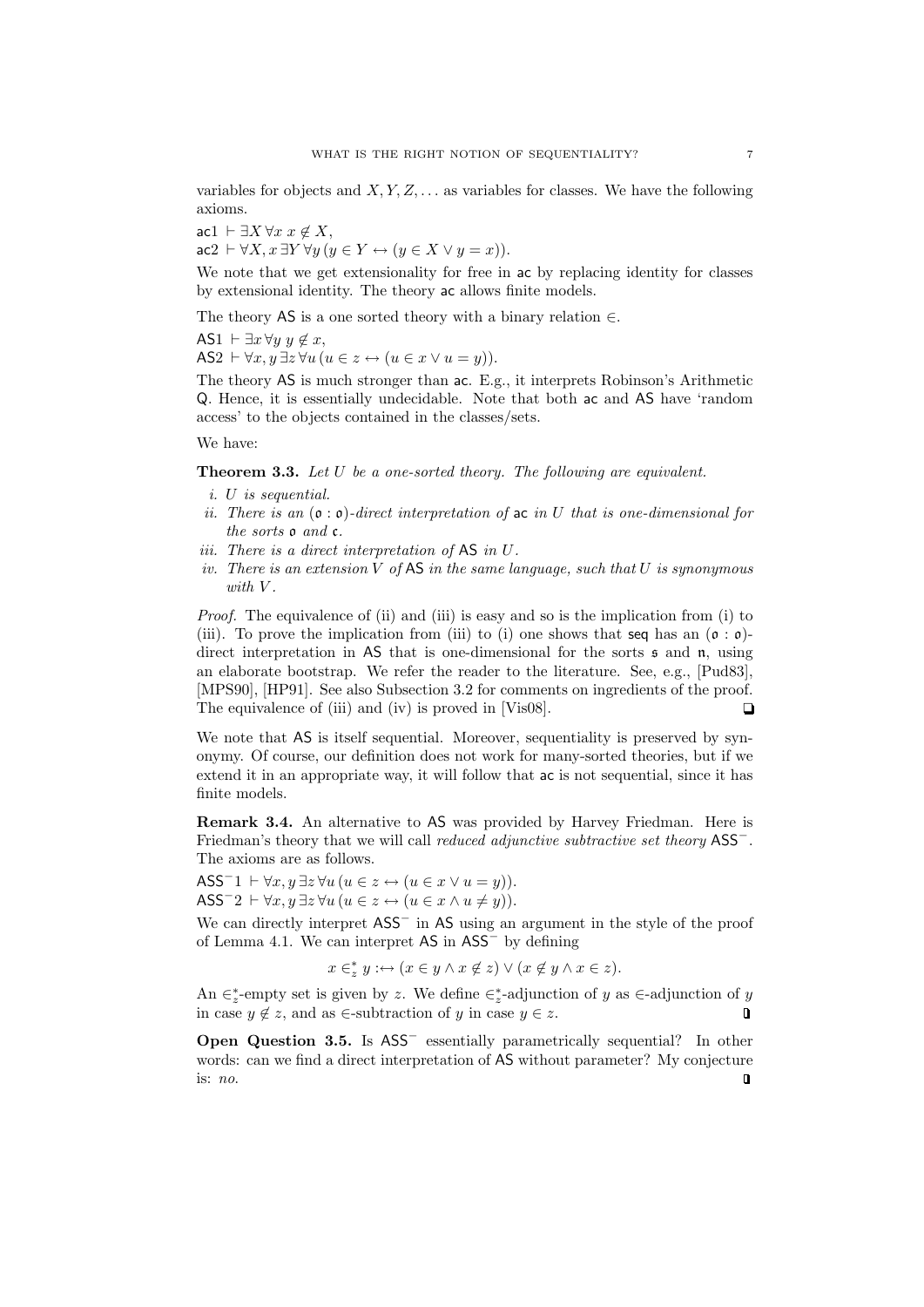3.2. State of the Art concerning Sequentiality. The notion of sequential theory was introduced by Pavel Pudlák in his paper [Pud83]. Pudlák uses his notion for the study of the degrees of local multi-dimensional parametric interpretability. He proves that sequential theories are prime in this degree structure. In [Pud85], sequential theories provide the right level of generality for theorems about consistency statements. Let n-provability stand for provability from axioms with code below  $n$  and with a proof only involving formulas of complexity at most  $n$ , where the complexity measure is, e.g., depth of quantifier alternations. We write  $con_n(U)$ for an appropriate arithmetization of the consistency of  $U$  w.r.t. *n*-consistency. For any sequential RE theory  $U$ , and any  $n$ , we can find a definable number system N such that  $U \vdash \textsf{con}^N_n(U)$ . This is a formalization of the soundness theorem. On the other hand, if  $U$  is finitely axiomatized, for every definable number system N, we can find an n, such that  $U \nvdash \text{con}^N_n(U)$ . This is a version of the second incompleteness theorem.

The notion of sequential theory was independently invented by Friedman who called it *adequate theory*. See Smoryn'ski's survey [Smo85]. An important difference is that in the definition, as given by Smoryński, Elementary Arithmetic EA (aka EFA or  $I\Delta_0$  + exp) is stipulated to be interpretable in adequate theories. This demand is too strong. Friedman uses the notion to provide the Friedman characterization of interpretability among finitely axiomatized sequential theories. (See also [Vis90] and [Vis92].) Moreover, he shows that ordinary interpretability and faithful interpretability among finitely axiomatized sequential theories coincide. (See also [Vis93] and [Vis05].)

Examples of sequential theories are Adjunctive Set Theory  $AS$ , Buss' theory  $S_2^1$  (see: [Bus86]) and synonymous variants of it like a theory of strings due to Ferreira (see: [Fer88], [Fer90], [FO06]) and a theory of sets and numbers due to Zambella (see: [Zam96]), Wilkie and Paris' theory  $I\Delta_0 + \Omega_1$  (see: [WP87]), PRA, Elementary Arithmetic EA (aka Elementary Function Arithmetic EFA, or  $I\Delta_0 + \exp$ ),  $I\Sigma_1^0$ , Peano Arithmetic PA,  $ACA_0$ , ZF, GB.

Here are some memorable results concerning sequential theories.

- I. Sequential theories are essentially undecidable (since they interpret Q).
- II. Pudlák in his [Pud85] proves a variant of Dedekind's theorem that all models of second order arithmetic are isomorphic. In Pudlák's variant any pair of number systems definable in a sequential theory has a pair of definably isomorphic definable cuts.
- III. Sequential theories U have a normal form  $\mathfrak{V}(U)$  modulo mutual local interpretability. Here  $\mathfrak{V}(U) = \mathsf{S}_2^1 + \{\textsf{con}_n(U) \mid n \in \omega\}$ . We have  $U \equiv_{\textsf{loc}} V$  iff  $\mathcal{O}(U) = \mathcal{O}(V)$ . An alternative normal form is the theory  $\Pi(U) := \mathsf{S}_2^1 + \{P \in \Pi_1^0 \mid \Pi_2^0 \leq \Pi_1^1 \}$  $U \triangleright (S_2^1 + P)$ . See e.g., [Vis09a]. The normal form theorem is related to both the Orey-Hájek characterization and the Friedman characterization.
- IV. For any finitely axiomatized sequential theory  $U$ , there is an interpretation of  $S_2^1$  in U that is  $\Sigma_1^0$ -sound. See e.g. [Smo85], [Kra87], [Vis93], [Vis05].
- V. There is a sequential theory  $U$  with p-time decidable axiom set such that the predicate logic of U is complete  $\Pi_2^0$ . The theory was first given in [Kra87]. The result is proved in [Vis05].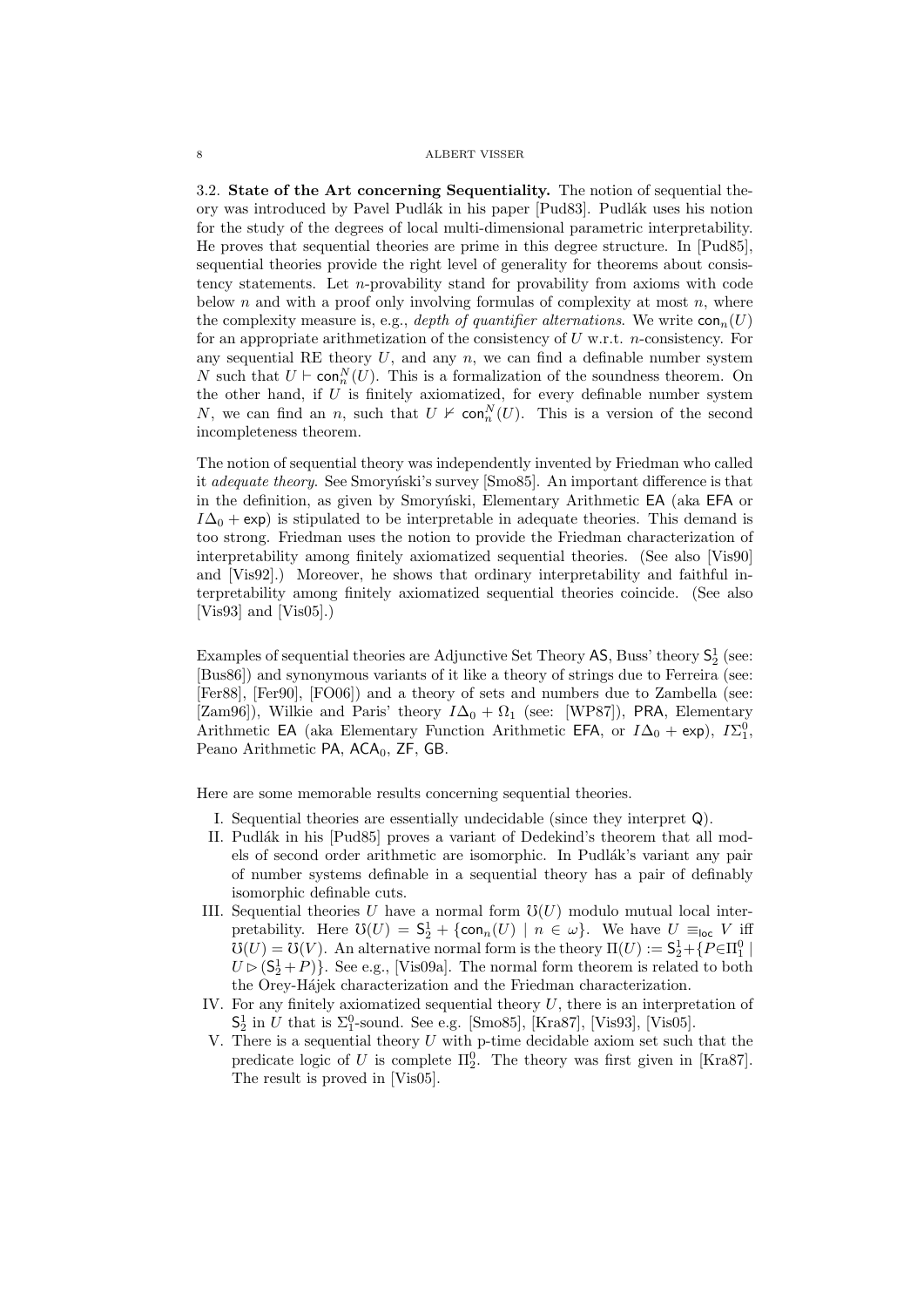VI. Let's say that U model-interprets V if all models of U contain an internal model of  $V$ . It is easily seen that model-interpretability is between interpretability and local interpretability. One can show that there are sequential theories  $U$  and  $V$  such that  $U$  model-interprets  $V$ , but  $U$  does not interpret  $V$ , and that there are sequential theories  $T$  and  $W$ , such that  $U$  locally interprets  $V$ , but  $U$  does not model-interpret  $V$ .

Open Question 3.6. It is unknown whether there is anything like a normal form modulo mutual global interpretability. An even more modest question is the following: is every sequential theory U mutually interpretable with an extension of  $\mathsf{S}_2^1$ in the same language?  $\Box$ 

We have provided several characterizations in Subsection 3.1. An important part of the story of the characterization involving AS is the interpretability of Robinson's Arithmetic Q in AS. Here are some historical notes about that characterization.

- (1) In [ST52], Wanda Szmielew and Alfred Tarski announce the interpretability of Q in AS plus extensionality. See also [TMR53], p34.
- (2) A proof of the Szmielew-Tarski result is given by George Collins and Joseph Halpern in [CH70].
- (3) Franco Montagna and Antonella Mancini, in [MM94], give an improvement of the Szmielew-Tarski result. They prove that Q can be interpreted in an extension of AS in which we stipulate the functionality of empty set and adjoining of singletons.
- (4) In appendix III of [MPS90], Jan Mycielski, Pavel Pudlák and Alan Stern provide the ingredients of the interpretation of Q in AS.
- (5) A new proof of the interpretability of Q in AS is given in [Vis09b].

A very nice presentation of the converse interpretability of (an extension of) AS plus extensionality in Q, is given in [Nel86]. This is an interpretation with absolute identity.

For further work concerning sequential theories, see, e.g., [Pud85], [Smo85], [MPS90], [HP91], [Vis93], [Vis98], [JV00], [Vis05], [Vis09c], [Vis09d], [Vis09a].

3.3. Why the Notion of Sequentiality is not Quite Right. The most direct argument that the notion of sequentiality is not quite right is to notice that there is an unmotivated and unnecessary component in the definition. Why do we demand that the interpretation of seq is one-dimensional for the sorts  $\mathfrak s$  and  $\mathfrak o$ ? The fact that the interpretation is  $(\mathfrak{o} : \mathfrak{o})$ -direct, and, hence, one-dimensional for  $\mathfrak{o}$ , follows from our intuitive motivation: we want our sequences to be sequences of all objects of the original domain of the interpreting theory. However, there is no reason to put any constraint on our representation of sequences. We are just interested in the accessibility of the elements contained in the sequences, but not in the way the sequences are represented as long as it fulfills its desired function.

A second argument is that sequentiality fails to be preserved under the relation of bi-interpretability. The notion of bi-interpretability is a very good notion of sameness of theories. It preserves such diverse properties of theories as finite axiomatizability and  $\kappa$ -categoricity. In the parameter-free case it preserves automorphism groups modulo isomorphism. There are good reasons that sequentiality should be closed under bi-interpretability. If  $U$  is bi-interpretable with a sequential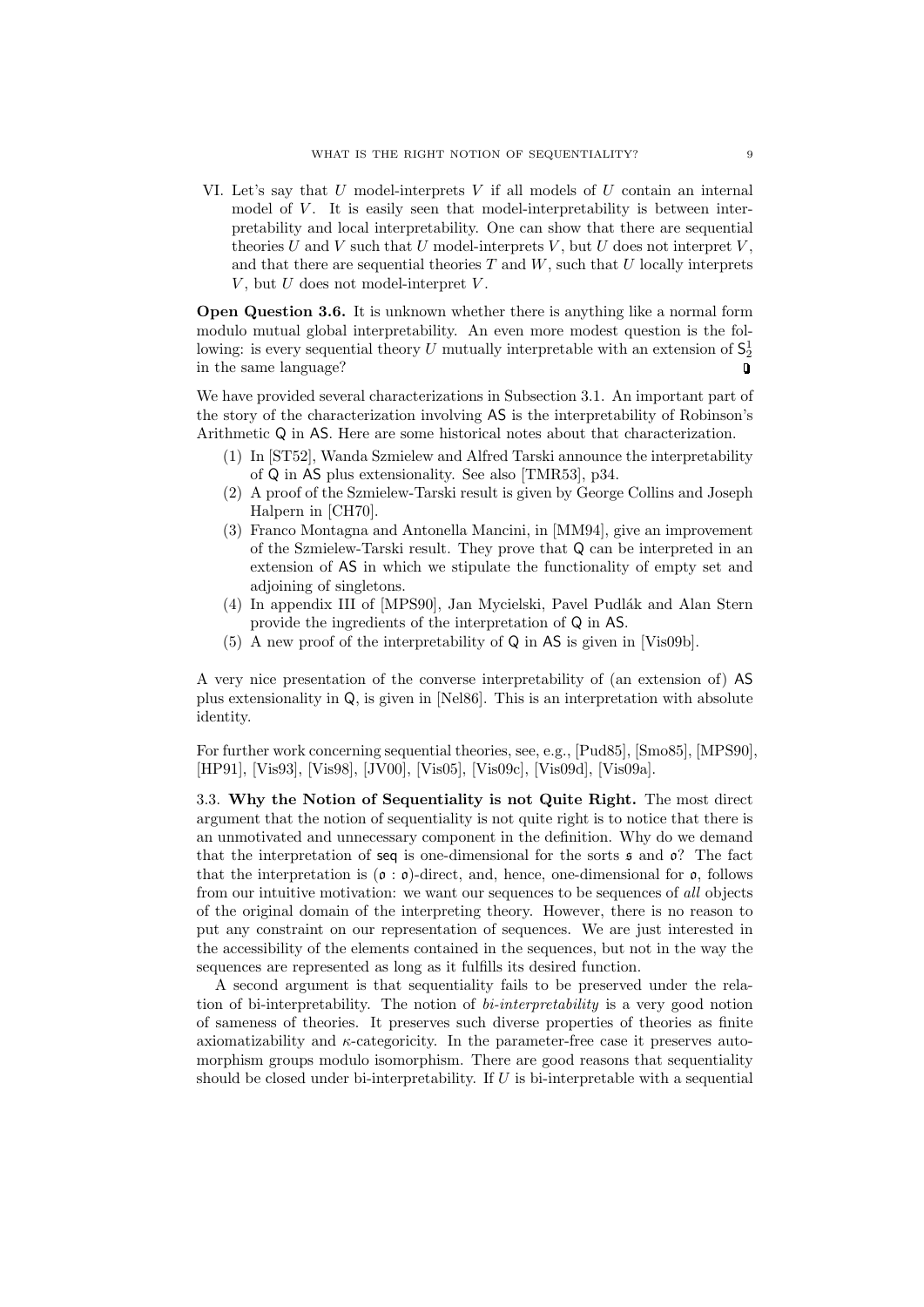theory V, we have the following situation. For any model  $\mathcal M$  of U, we have an internal model N of V, and *inside* this model we have again an internal model  $\mathcal{M}'$ of  $U$ , definably isomorphic, say via  $F$ , with the original  $M$ . Now we have sequences for  $\mathcal{M}'$  provided by  $\mathcal{N}$ . These sequences are inherited by  $\mathcal{M}$ , in a definable way via F. So,  $M$  has sequences. Inspection of this argument shows that it fails as a proof precisely because of multi-dimensionality: the definition of the sequences in  $M$  may be more-dimensional, where we demanded it to be one-dimensional. Thus, the arbitrary demand of one-dimensionality blocks a very good closure condition of our theories.

In Section 6, we will show in detail that sequentiality is not closed under biinterpretability. We will show in Subsection 4.3 that every m-sequential theory is bi-interpretable with a sequential theory. We claim that m-sequentiality is the right notion. So, by combining the theorem and the claim, we only need to close off the sequential theories under bi-interpretability to arrive at the right notion.

Remark 3.7. It is easy to see that sequentiality is closed under synonymy.

Sequential theories are known not to be closed under mutual interpretability, however this does not constitute an argument against the definition. E.g., consider the disjoint union  $U \boxplus U$  of a sequential theory U with itself. This disjoint union is mutually interpretable with U but it is not sequential.<sup>4</sup> Yet,  $U \boxplus U$  proves, on different interpretations of number theory, its own restricted consistency statements. Shouldn't we also call  $U \boxplus U$  sequential? Well, in the light of our original motivation the answer should be no. The fact that we do have restricted consistency statements is inherited from  $U$ , which does have the means to verify these statements. The theory  $U \oplus U$  itself does not have partial satisfaction for all objects in the domain of the theory.

A second example of a non-sequential theory that is mutually interpretable with a sequential one, is as follows. Robinson's arithmetic Q is mutually interpretable with AS but not itself sequential. See [Vis08].

It seems to me that even for iso-congruence there is no strong reason that sequential theories should be closed under that equivalence relation. If we trace the argument above concerning the closure of sequentiality under bi-interpretability, we see that in a model  $\mathcal M$  of U, we have sequences of elements of the isomorphic internal model  $\mathcal{M}'$ . However, we cannot make it visible in  $\mathcal M$  that these sequences can also function as sequences of elements of  $M$ . Moreover, where, by compactness, we were guaranteed uniformity of the isomorphisms, in the case of bi-interpretability, conceivably,for iso-congruence, the isomorphisms could be wildly different if we vary our models of U. (See also Question 4.11.)  $\overline{\mathbf{u}}$ 

# 4. What is m-Sequentiality?

Our improved version of sequentiality is  $m$ -sequentiality. In this section we give the official definition of m-sequentiality and prove some equivalents. We define m-sequentiality as follows.

**Definition 4.1.** A one-sorted theory U is m-sequential iff there is an  $(\mathfrak{o}, \mathfrak{o})$ -direct interpretation of seq in  $U$ .  $\mathbf 0$ 

<sup>4</sup>This follows e.g. from the results of [Pud83] or [MPS90].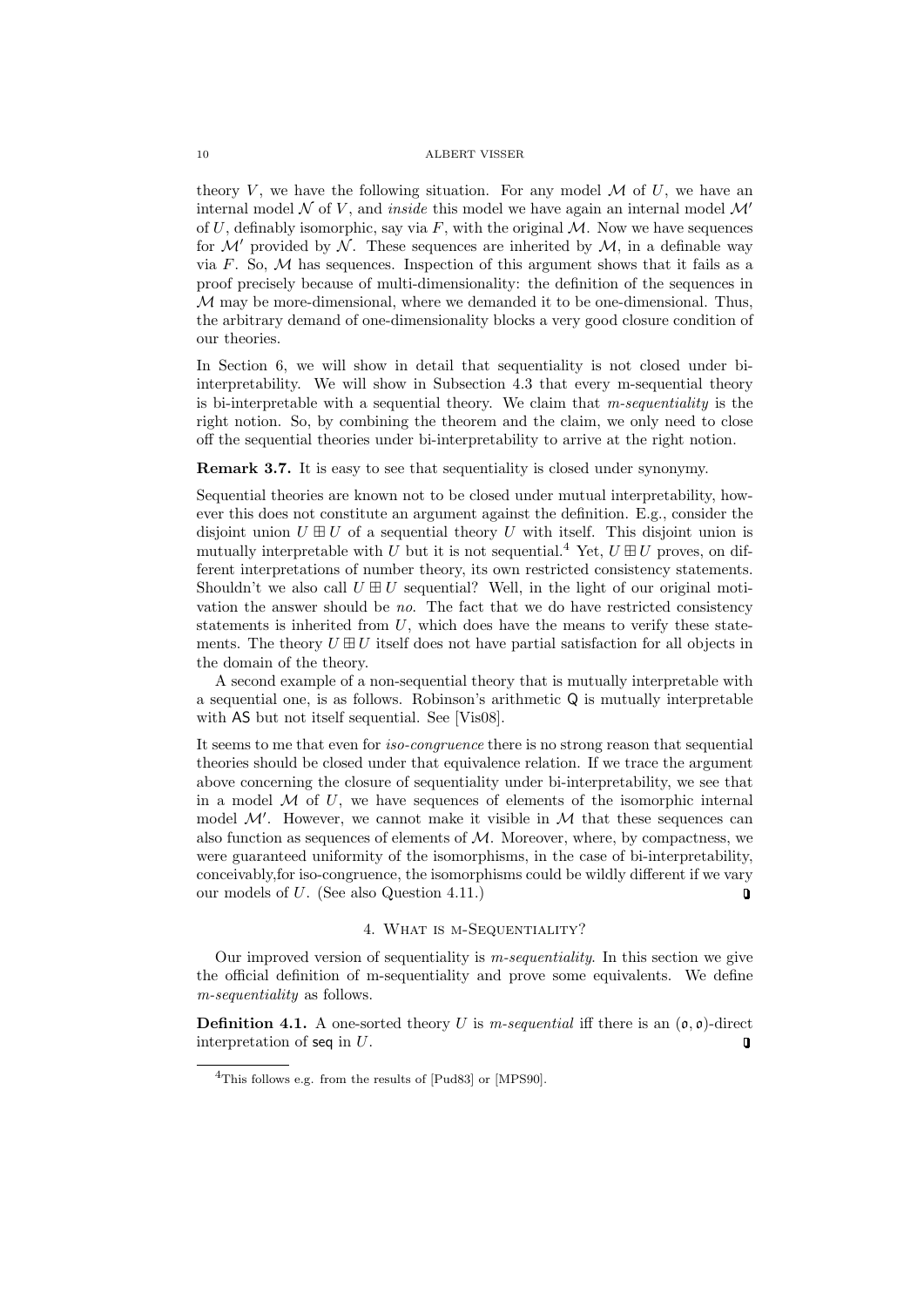4.1. Some useful Results. As a preparation of our characterizations in the subsequent subsections, we prove some useful results about seq. We distinguish between internal sequences, which are objects of type s, and external sequences, which exist only because we can externally form sequences of terms (as in the definition of m-dimensional interpretations).

Theorem 4.2. Consider any number m. Then, the theory seq interprets ac by an  $(\mathfrak{o}: \mathfrak{o}^m)(\mathfrak{c}: \mathfrak{s}^2)$ -direct interpretation. In other words, there is a a seq-definable predicate  $(z_0, \ldots, z_{m-1}) \in (s_0, s_1)$ , where the  $z_i$  are of type  $\mathfrak o$  and the  $s_i$  are of type s, such that:

- seq  $\vdash \exists \vec{s} \ \forall \vec{z} \ \vec{z} \not\in \vec{s}$
- seq  $\vdash \forall \vec{z}, \vec{s} \ \exists \vec{t} \ \forall \vec{u} \ ((\vec{u} \in \vec{t} \leftrightarrow (\vec{u} \in \vec{s} \ \vee \ \wedge_{i < m} u_i = z_i))$

Here, of course, all (external) sequences are supposed to be of the right length.

Proof. We work in seq. It is easy to see that there are at least two objects. For arbitrary x and y with  $x \neq y$ , we define an  $m, x, y$ -sequence as follows. It is a sequence s such that

- i.  $\forall n, u \, (\text{Pr}(s, n, u) \rightarrow (u = x \vee u = y))$
- ii. ∀n (Pr(s, n, x) →  $\bigvee_{i$  $(L(s, n-i+m) \vee Pr(s, n-i+m, y)) \wedge \bigwedge_{j \leq m} Pr(s, n-i+j, x))$
- iii. ∀n (Pr $(s, n, y)$  →  $\bigvee_{i < m} ((\mathsf{Z}(n-i) \vee \mathsf{Pr}(s, n-i-1, x)) \wedge$  $(L(s, n-i+m) \vee Pr(s, n-i+m, x)) \wedge \bigwedge_{j < m} Pr(s, n-i+j, y))$

Here, e.g.,  $\mathsf{Z}(n-i)$  abbreviates  $\exists k_0, \ldots k_{i-1}$  ( $\mathsf{Z}(k_0) \wedge \mathsf{S}(k_0, k_1) \wedge \ldots \wedge \mathsf{S}(k_{i-1}, n)$ ).

We define  $(z_0, \ldots, z_{m-1}) \in (s_0, s_1)$  by: for some  $x, y$ , we have  $x \neq y$  and  $s_0$  is an  $x, y, m$ -sequence and  $s_0$  and  $s_1$  have the same length and, for some n,  $(\bigwedge_{i \leq m} Pr(s_0, n+i, x) \text{ or } \bigwedge_{i \leq m} Pr(s_0, n+i, y)) \text{ and } \bigwedge_{i \leq m} Pr(s_1, n+i, z_i).$ 

If we take  $s_0$  and  $s_1$  both the empty sequence, we see that  $(s_0, s_1)$  satisfies the empty class axiom. We fulfill the adjunction axiom by pushing  $m$  times  $x$  or  $m$ times y on top of  $s_0$ , where the choice of x and y depends on the last element of  $s_0$ , if any, and where we push subsequently  $z_0, z_1, \ldots, z_{m-1}$  om  $s_1$ .

We provide a strengthening of Theorem 4.2 that will be only used in an alternative proof of Theorem 5.2. We start with a well-known lemma. Let  $ac^+$  be ac plus the following axioms.

 $\texttt{ac3} \vdash \forall X, Y \exists Z \forall z (z \in Z \leftrightarrow (z \in X \land z \in Y))$  $\text{acd} \vdash \forall X, x \exists Y \forall y \ (y \in Y \leftrightarrow (y \in X \land y \neq x))$ 

**Lemma 4.1.** There is an  $\mathfrak{o}$  :  $\mathfrak{o}$ -direct interpretations, of  $\mathfrak{a}$ c<sup>+</sup> in  $\mathfrak{a}$ c, with profile  $(0 : 0)(c : c)$ , that is one-dimensional and identity preserving for c.

Proof. We work in ac. To simplify the presentation we replace identity on classes by extensional identity. Then we can justify the use of functional notations ∩ for intersection and  $\setminus$  for subtraction. We define the virtual class  $\mathcal{X}_0$  as consisting of all those classes X such that, for all Y,  $X \cap Y$  exists. We show that  $\mathcal{X}_0$  is closed under empty class, adjunction, and intersection.

Clearly the empty class is in  $\mathcal{X}_0$ .

We have:  $(X \cup \{x\}) \cap Z = (X \cap Z) \cup \{x\}$ , if  $x \in Z$ , and  $(X \cup \{x\}) \cap Z = X \cap Z$  if  $x \notin Z$ . In both cases  $(X \cup \{x\}) \cap Z$  exists. Ergo,  $X \cup \{x\}$  is in  $\mathcal{X}_0$ .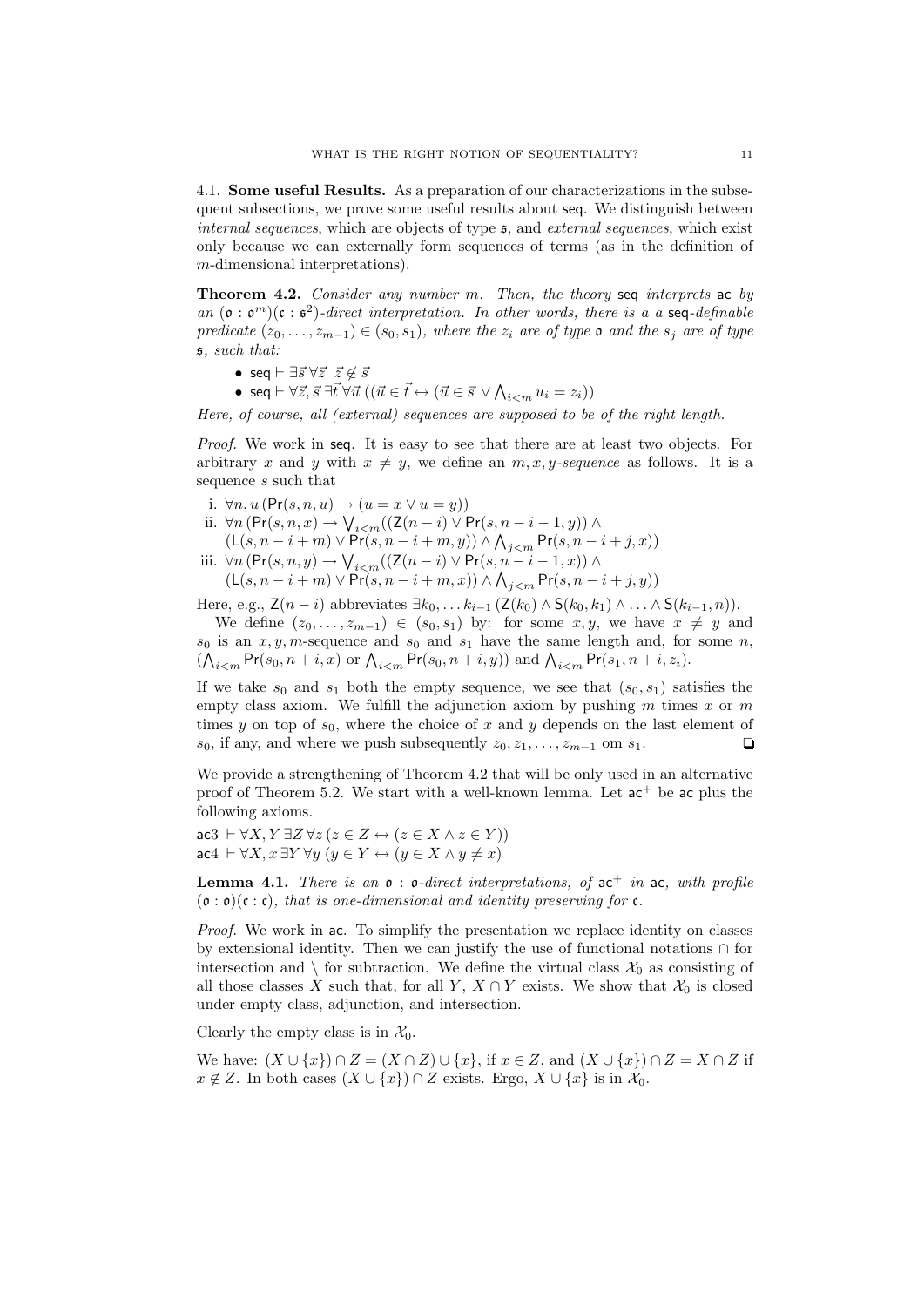Suppose X and Y in  $\mathcal{X}_0$ . We note that  $X \cap Y$  exists, since  $X \in \mathcal{X}_0$ . Consider any Z. We have  $(X \cap Y) \cap Z = X \cap (Y \cap Z)$ . Since  $Y \in \mathcal{X}_0, Y \cap Z$  exists and since  $X \in \mathcal{X}_0, X \cap (Y \cap Z)$  exists. Hence  $X \cap Y$  is in  $\mathcal{X}_0$ .

By relativizing the classes to  $\mathcal{X}_0$  we get an interpretation of  $ac+ac3$ . We now work in ac+ac3. As before, we add extensionality. Define  $\mathcal{X}_1$  as the class of all X such that  $X \setminus \{x\}$  exists, for all x. We show that  $\mathcal{X}_1$  is closed under empty class, adjunction, intersection and subtraction.

It is clear that the empty class is in  $\mathcal{X}_1$ .

Suppose X is in  $\mathcal{X}_1$ . Consider x. We have  $(X \cup \{x\}) \setminus \{y\} = (X \setminus \{y\}) \cup \{x\}$ , if  $x \neq y$ , and  $(X \cup \{x\}) \setminus \{y\} = X$ , if  $x = y$ . In both cases  $(X \cup \{x\}) \setminus \{y\}$  exists. So  $X \cup \{x\} \in \mathcal{X}_1.$ 

Suppose X is in  $\mathcal{X}_1$ . Consider any Y in  $\mathcal{X}_1$ . We have  $(X \cap Y) \setminus \{z\} = (X \setminus \{z\}) \cap Y$ . So  $X \cap Y$  is in  $\mathcal{X}_1$ .

Suppose  $X$  is in  $\mathcal{X}_1$ . Consider any  $x$ . We have

(†)  $(X \setminus \{x\}) \setminus \{y\} = (X \setminus \{x\}) \cap (X \setminus \{y\}).$ 

The right hand side of (†) clearly exists. Hence,  $X \setminus \{x\} \in \mathcal{X}_1$ .

We relativize to  $\mathcal{X}_1$  in ac+ac3. This gives us the desired interpretation.  $\Box$ 

**Theorem 4.3.** Consider any number m. Then, the theory seq interprets  $ac^+$  by an interpretation of profile  $(\mathfrak{o} : \mathfrak{o}^m)(\mathfrak{c} : \mathfrak{s}^2)$ , that is  $(\mathfrak{o} : \mathfrak{o}^m)$ -direct and  $(\mathfrak{c} : \mathfrak{s}^2)$ identity preserving. In other words, there are a seq-definable predicates  $D(s_0, s_1)$ and  $(z_0, \ldots, z_{m-1}) \in (s_0, s_1)$ , where the  $z_i$  are of type  $\mathfrak o$  and the  $s_j$  are of type  $\mathfrak s$ , such that:

- seq  $\vdash \vec{x} \in \vec{s} \rightarrow D(\vec{s})$
- seq  $\vdash \exists \vec{s} (D(\vec{s}) \land \forall \vec{z} \ \vec{z} \notin \vec{s})$
- seq  $\vdash \forall \vec{z}, \vec{s}~(D(\vec{s}) \rightarrow \exists \vec{t}~(D(\vec{t}) \land \forall \vec{u}~(\vec{u} \in \vec{t} \leftrightarrow (\vec{u} \in \vec{s} \lor \bigwedge_{i < m} u_i = z_i))))$
- seq  $\vdash \forall \vec{s}, \vec{s}' ((D(\vec{s}) \wedge D(\vec{s}')) \rightarrow \exists \vec{t} (D(\vec{t}) \wedge \forall \vec{z} (\vec{z} \in \vec{t} \leftrightarrow (\vec{z} \in \vec{s} \wedge \vec{z} \in \vec{s}'))))$
- seq  $\vdash \forall \vec{z}, \vec{s}~(D(\vec{s}) \rightarrow \exists \vec{t}~(D(\vec{t}) \land \forall \vec{u}~((\vec{u} \in \vec{t} \leftrightarrow (\vec{u} \in \vec{s} \land \bigvee_{i < m} u_i \neq z_i))))$

Here all (external) sequences are supposed to be of the right length.

*Proof.* We compose the interpretations of Theorem 4.2 and Lemma 4.1.  $\Box$ 

4.2. m-Direct and Relaxed Direct Interpretations. Consider one-sorted theories U and V. An interpretation  $M: U \to V$  is relaxed direct iff there is a  $V$ -definable relation  $R$ , such that:

- $V \vdash x R \ \vec{y} \rightarrow \delta_M(\vec{y}),$
- $V \vdash \forall x \exists \vec{y} \ x \ R \ \vec{y},$
- $V \vdash (x R \vec{y} \land u R \vec{v} \land \vec{y} =_K \vec{v}) \rightarrow x = u.$

If the interpretation contains parameters with domain  $\alpha$ , the definition of R will also contain parameters. E.g., the first item becomes:

$$
V \vdash (\alpha(\vec{z}) \land x \mathrel{R}_{\vec{z}} \vec{y}) \rightarrow \delta_{M, \vec{z}}(\vec{y}),
$$

etcetera. We have the following theorem.

Theorem 4.4. Any m-direct interpretation is relaxed direct.

*Proof.* Suppose  $M: U \to V$  is m-direct. Let  $x R \overrightarrow{y} : \leftrightarrow \bigwedge_{i \leq m} y_i = x$ . Clearly, R witnesses that  $M$  is relaxed direct.  $\Box$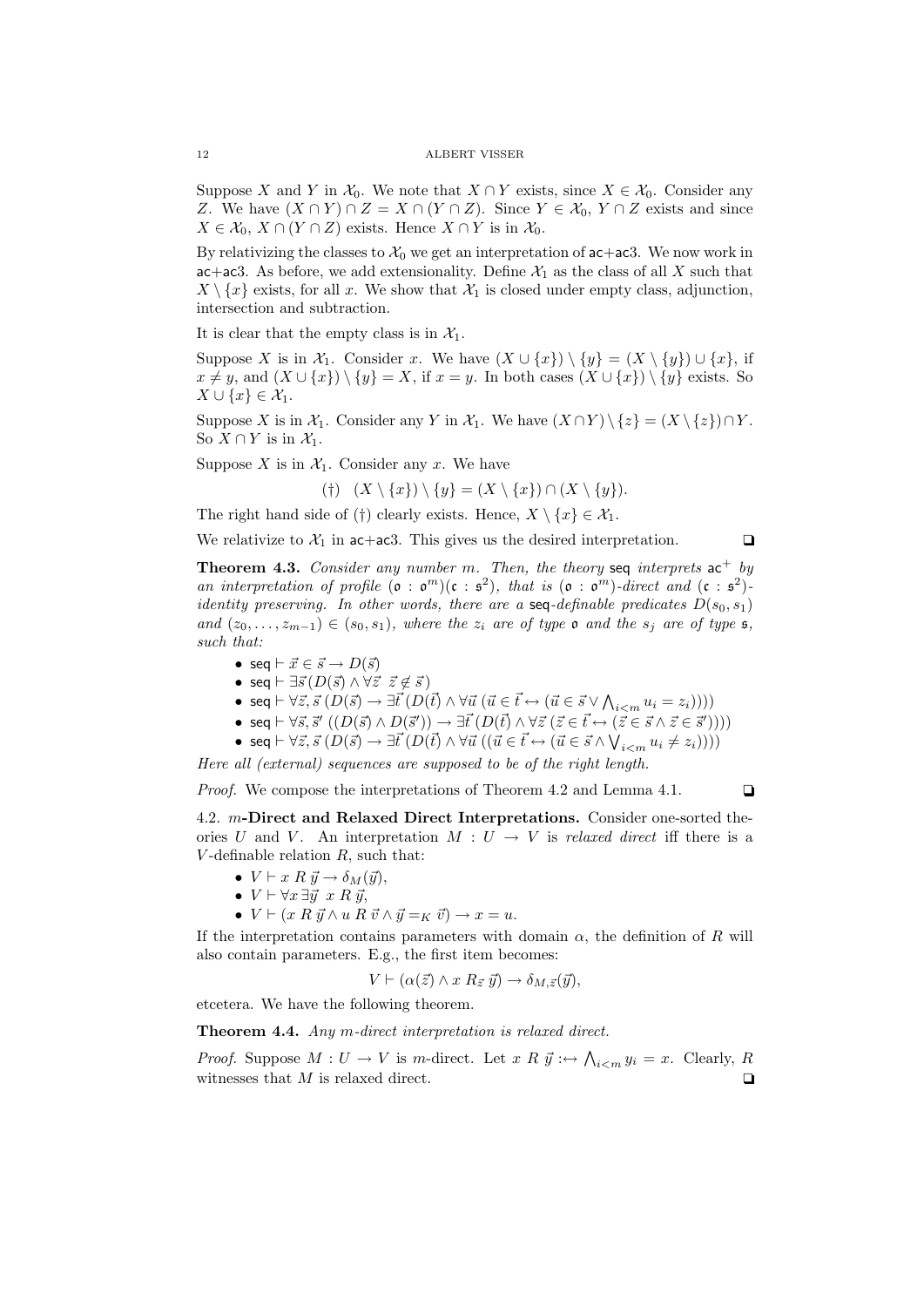Here is our first characterization of m-sequentiality.

**Theorem 4.5.** The following are equivalent: (i) U is m-sequential; (ii) for some m, there is an m-direct interpretation of  $\overline{AS}$  in U, (iii) there is a relaxed direct interpretation of AS in U.

Proof. We give the proof for the case without parameters. The case with parameters is an easy adaptation.

(i)  $\Rightarrow$  (ii). Suppose M : seq  $\rightarrow U$  is ( $\mathfrak{o} : \mathfrak{o}$ )-direct. Suppose the interpretation of type  $\mathfrak s$  is k-dimensional. Put  $m := 2k$ . We define:

 $(z_1, \ldots, z_m) \in (x_0, \ldots, x_{k-1}, y_0, \ldots, y_{k-1}) : \leftrightarrow$ 

 $\delta_M^{\mathfrak{s}}(x_0,\ldots,x_{k-1}) \wedge \delta_M^{\mathfrak{s}}(y_0,\ldots,y_{k-1}) \wedge$ 

 $((z_1, \ldots, z_m) \in (x_0, \ldots, x_{k-1}, y_0, \ldots, y_{k-1}))^M$ 

where Theorem 4.2 provides the relation  $\in$  inside M. (By coding the pair of internal sequences as one internal sequence, we can get the more efficient  $m := k$ .

 $(ii) \Rightarrow (iii)$ . This is immediate from Theorem 4.4.

 $(iii) \Rightarrow (i)$ . Suppose  $M : AS \rightarrow U$  is relaxed direct. Let R be the witnessing relation. As we mentioned in the proof of Theorem 3.3, we can  $(\mathfrak{o} : \mathfrak{o})$ -directly interpret seq in AS, say via K. See, e.g., [Pud83], [MPS90], [HP91]. Suppose  $L := M \circ K : \mathsf{seq} \to U$ . By the  $(\mathfrak{o} : \mathfrak{o})$ -directness of K, we find that  $\delta_L^{\mathfrak{o}}$  is, U-provably, equal to  $\delta_M$ , and  $=L$ is, U-provably, the same as  $=_M$ . We build the desired ( $\mathfrak{o} : \mathfrak{o}$ )-direct interpretation, say,  $Q : \text{seq} \rightarrow U$ , by defining:

- $\delta_Q^{\mathfrak{0}}(x) : \leftrightarrow x = x,$
- $\delta_Q^{\mathfrak{s}}(\vec{y}) : \leftrightarrow \delta_L^{\mathfrak{s}}(\vec{y}),$
- $\delta_Q^{\mathfrak{n}}(\vec{z}) : \leftrightarrow \delta_L^{\mathfrak{n}}(\vec{z}),$
- $\bullet = \check{e}, =^n, Z, E, S, \lt L$ , are interpreted according to Q as they are according to L,
- $x =_Q^0 y : \leftrightarrow x = y$ ,
- $Pu_Q(\vec{s}, x, \vec{t}) : \leftrightarrow \exists \vec{y} (x R \vec{y} \wedge Pu_L(\vec{s}, \vec{y}, \vec{t})),$
- $Pr_Q(\vec{s}, \vec{n}, x) := \exists \vec{y} (x R \vec{y} \wedge Pr_L(\vec{s}, \vec{n}, \vec{y})).$

By the U-provable, totality and  $(=,-_L^{\circ})$ -injectivity of R, we can easily verify that  $Q$  is indeed an interpretation of seq.  $\Box$ 

It is clear that we should have the following theorem.

**Theorem 4.6.** Suppose K :  $AS \rightarrow V$  is relaxed direct and one-dimensional. Then V is sequential.

*Proof.* Suppose  $K : AS \to V$  is relaxed direct and one-dimensional. Suppose R witnesses that  $K$  is direct relaxed. We define a new direct interpretation  $M$  of AS in V by setting  $x \in_M y : \leftrightarrow \exists z (x R z \land z \in_K y).$   $\Box$ 

**Remark 4.7.** We call a theory U conceptual if there is an  $(\mathfrak{o}, \mathfrak{o})$ -direct interpretation of ac in  $U$ . It is easily seen that, if  $U$  is conceptual via a one-dimensional interpretation, then  $U$  is sequential. However, if the interpretation of the classes is allowed to be more-dimensional, then there are conceptual theories with finite models. So *conceptual*  $\neq$  *m-sequential.* As we hope to illustrate elsewhere the notion of conceptuality is useful in its own right. $\hbox{\bf Q}$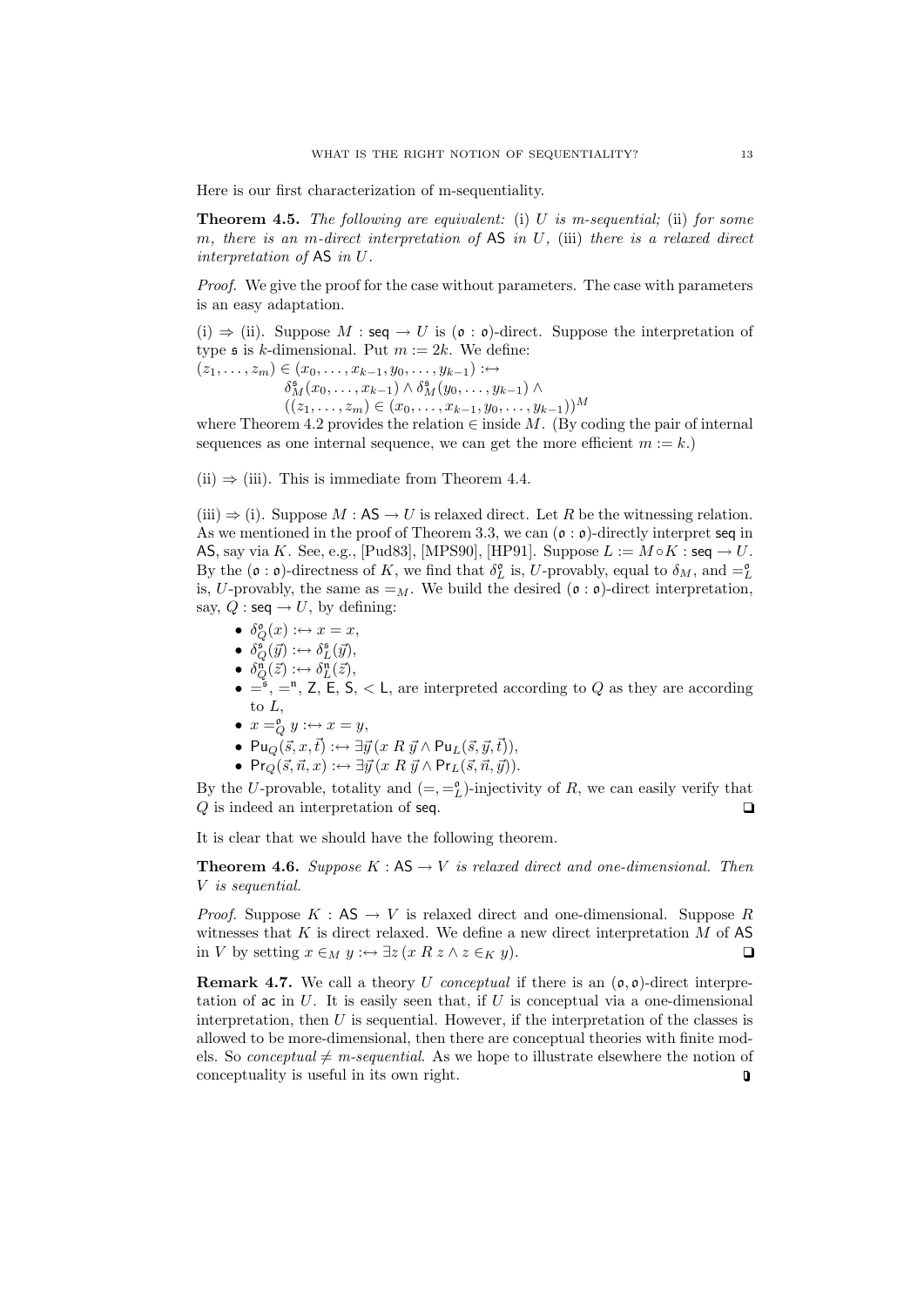4.3. bi-Interpretability. Any interpretation between one-sorted theories can be split up into first an identity-preserving interpretation and then an 1-isomorphism.

**Theorem 4.8.** Suppose  $K: U \to V$ , where U and V are 1-sorted. Suppose V proves that there are at least two objects. Then, there is a theory  $V_K$  and interpretations  $i_K^U: U \to V_K$  and  $j_K: V_K \to V$ , such that  $i_K^U$  is identity-preserving,  $j_K$  is an 1-isomorphism (i.e., a bi-interpretation), and  $K = \jmath_K \circ \iota_K^U$ .

As a general methodology, one should strive —to quote Kreisel— to say simple things simply. Regrettably, the proof of the present theorem is a case where I failed miserably to fulfill this dictum. It seems to me that, with the right eyes, one can immediately see that it is true, but when you try to write the proof down with any precision . . . My solution to the problem presented by this elaborate proof of a triviality is as follows. I provide a detailed proof of the theorem in Appendix A. Here I give a sketchy proof highlighting the main ideas of the construction.

*Proof.* We ignore the possibility of parameters. The theory  $V_K$  is formed as the disjoint sum of the theories  $U$  and  $V$  extended with a new predicate  $F$ . The obvious embeddings of U and V in  $V_K$  are respectively  $i_K^U$  and  $i_K^V$ . The theory  $V_K$ also contains axioms stating that  $F$  is an isomorphism between  $U$  as interpreted via  $i_K^V \circ K$  and U as interpreted via  $i_K^U$  in  $V_K$ . In other words,  $F : i_K^V \circ K \to i_K^U$  witnesses the  $\text{INT}_1$ -identity between  $i_K^V \circ K$  and  $i_K^U$ .

We want to construct an interpretation  $j_K : V \to V_K$ , such that  $j_K$  and  $i_K^V$  are inverses in the sense of  $INT_1$ . Thus, V and  $V_K$  will be bi-interpretable. Moreover, since  $i_K^V \circ K =_1 i_K^U$ , we have  $K = j_K \circ i_K^V \circ K =_1 j_K \circ i_K^U$ . Here the standard embedding  $i_K^U$  is clearly one-dimensional and identity-preserving.

$$
U \xrightarrow[K]{\begin{array}{c}\n\overrightarrow{i_K^V} \\
\overrightarrow{K} \\
\overrightarrow{K}\n\end{array}} V_K
$$

We turn to the construction of  $j_K$ , i.e., of a uniform internal model of  $V_K$  in V. We want to reproduce the objects of V and the objects of  $\delta_K$  as a disjoint sum. To do that more-dimensionality comes into play. The objects of  $\delta_K$  are given as (external) sequences of length, say  $m$ . As a first move we also represent the objects of  $V$  as sequences of length  $m$  where we take the last component to represent the intended object. The rest is padding. We are given that  $V$  produces two distinct objects  $x$ and  $y$ , so one option is to make our domains disjoint by raising the dimension with 1 and represent the V-objects as  $(x, \ldots, v)$  and the U-objects as  $(y, u_0, \ldots, u_{m-1})$ . The disadvantage of this construction is that we make use of parameters. This is an inessential use, however, and we can replace it by a construction where we do not use parameters. We raise the dimension with two and represent the  $V$ objects by  $(x, x, \ldots, v)$ , where x is now arbitrary, and we represent the U-objects by  $(x, y, u_0, \ldots, u_{m-1})$ , where x and y are arbitrary and different.

Thus we produced disjoint copies of the objects of V and the objects of  $\delta_U$  and the copies are given by sequences of the same length. It is now easy to extend this construction with define predicates to obtain an  $m + 2$ -dimensional interpretation  $\jmath_K$  of  $V_K$  in  $V$ .

The verification that  $\chi$  is inverse to  $\iota_K^U$ , finally, is just a matter of careful tracing of obvious details.  $\Box$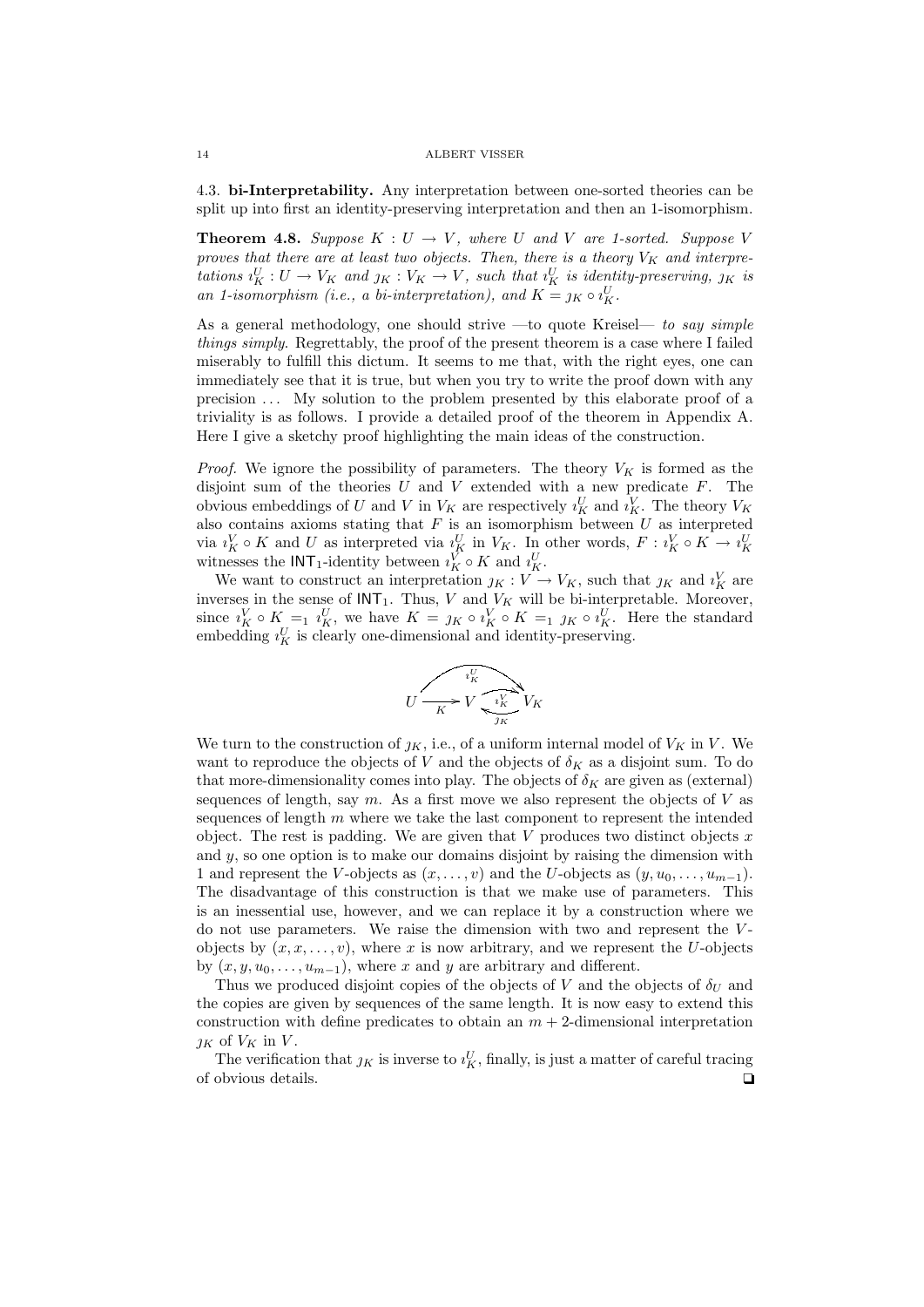We use Theorem 4.8 to prove that any m-sequential theory is bi-interpretable with a sequential theory.

**Theorem 4.9.** Suppose V is m-sequential. Then V is bi-interpretable with a sequential theory  $V^*$ .

*Proof.* Suppose  $K : AS \to V$  is a relaxed direct interpretation. Let R be the witness of relaxedness. We take  $V^* := V_K$  as provided by Theorem 4.8.

We start with an arbitrary object  $x$  from the domain of  $V_K$ , or, in other words, of  $\mathrm{id}_{V_K}$ . The bi-interpretation between V and  $V_K$  is given by  $i_K^V : V \to V_K$  and  $g_K : V_K \to V$ . We have an isomorphism  $G : i_K^V \circ g_K \to id_{V_K}$ . We relate x via  $G^{-1}$  to a sequence  $\vec{y}$  of  $i_K^V \circ j_K$ . Suppose  $i_K^V$  is k-dimensional and  $j_K$  is  $\ell$ -dimensional. We can view  $\vec{y}$  as a sequence  $\vec{y}_0, \ldots, \vec{y}_{\ell-1}$  of  $\imath_K^V$ -objects  $\vec{y}_i$  of length k. Each  $\imath_K^V$ -object  $\vec{y}_i$  is related via  $R^{i_K^V}$  to an  $i_K^V \circ K$ -object  $\vec{u}_i$ . So we can relate  $\vec{y}_0, \ldots, \vec{y}_{\ell-1}$  via  $R^{i_K}$  pointwise to  $\vec{u}_0, \ldots, \vec{u}_{\ell-1}$ . The sequence  $\vec{u}_0, \ldots, \vec{u}_{\ell-1}$  is an external sequence in  $i_K^V \circ K : \mathsf{AS} \to V_K$ . Inside  $i_K^V \circ K$  we can work in AS. Thus, we may relate the external sequence  $\vec{u}_0, \ldots, \vec{u}_{\ell-1}$  to an internal one  $\vec{v}$  in  $\imath_K^V \circ K$ . Let's call the internalizing relation  $I^{i^K_k \circ K}$  (for the given length  $\ell$ ). We have  $\vec{v} \in_{i^V_k \circ K} \vec{w}$  for some  $\vec{w}$  in  $i_K^V \circ K$ . Finally let  $H : i_K^V \circ K \to i_K^U$  be the isomorphism between  $i_K^V \circ K$  and  $u_K^U$ . We can relate  $\vec{w}$  to z via  $H$ .

Thus, we can define:

$$
x \in K \; z \; : \leftrightarrow \; \exists \vec{y}_0, \dots, \vec{y}_{\ell-1} \; (x \; G^{-1} \; (\vec{y}_0, \dots, \vec{y}_{\ell-1}) \; \wedge \; \exists \vec{u}_0, \dots, \vec{u}_{\ell-1} \; (\bigwedge_{i < \ell} \vec{y}_i \; R^{i \cdot K} \; \vec{u}_i \; \wedge \; \exists \vec{v} \; ((\vec{u}_0, \dots, \vec{u}_{\ell-1}) \; I^{i \cdot K \circ K} \; \vec{v} \; \wedge \; \exists \vec{w} \; (\vec{v} \in_{i \cdot K \circ K} \vec{w} \; \wedge \; \vec{w} \; H \; z))))
$$

In this definition, we assume that domain and range are 'built in' in each relation involved. E.g.,  $\vdash x G^{-1} (\vec{y}_0, \ldots, \vec{y}_{\ell-1}) \to \delta_{i_K^V \circ j_K} (\vec{y}_0, \ldots, \vec{y}_{\ell-1}).$ 

To see that the definition works, note that each of  $G^{-1}$ ,  $R^{i_K^V}$  considered pointwise and  $I^{i_K^V \circ K}$  is total and injective (w.r.t. the appropriate equivalence relations) and that H is an isomorphism.  $\Box$ 

Finally we show that, 1-retracts of sequential theories are m-sequential. We note that it follows that U is m-sequential iff U is bi-interpretable with a sequential V iff  $U$  is a 1-retract of a sequential  $V$ .

**Theorem 4.10.** if U is a 1-retract of a sequential theory V, then U is m-sequential.

*Proof.* Suppose  $K: U \to V$  and  $M: V \to U$  and  $F: M \circ K \to id_U$  witness that U is a 1-retract of V. Let  $N : AS \to V$  be direct. Let M be m-dimensional and let K be k-dimensional.

We have  $M \circ N : AS \to U$ . Note that  $M \circ N$  is m-dimensional. Let I be the relation between external and internal sequences in  $\overline{AS}$ , for the given length k. We take:

 $x R \, \vec{z} : \leftrightarrow \exists \vec{y}_0, \ldots, \vec{y}_{k-1} \, x F^{-1} (\vec{y}_0, \ldots, \vec{y}_{k-1}) I^{M \circ N} \, \vec{z}.$ 

The relation R witnesses that  $M \circ N$  is relaxed direct.  $\Box$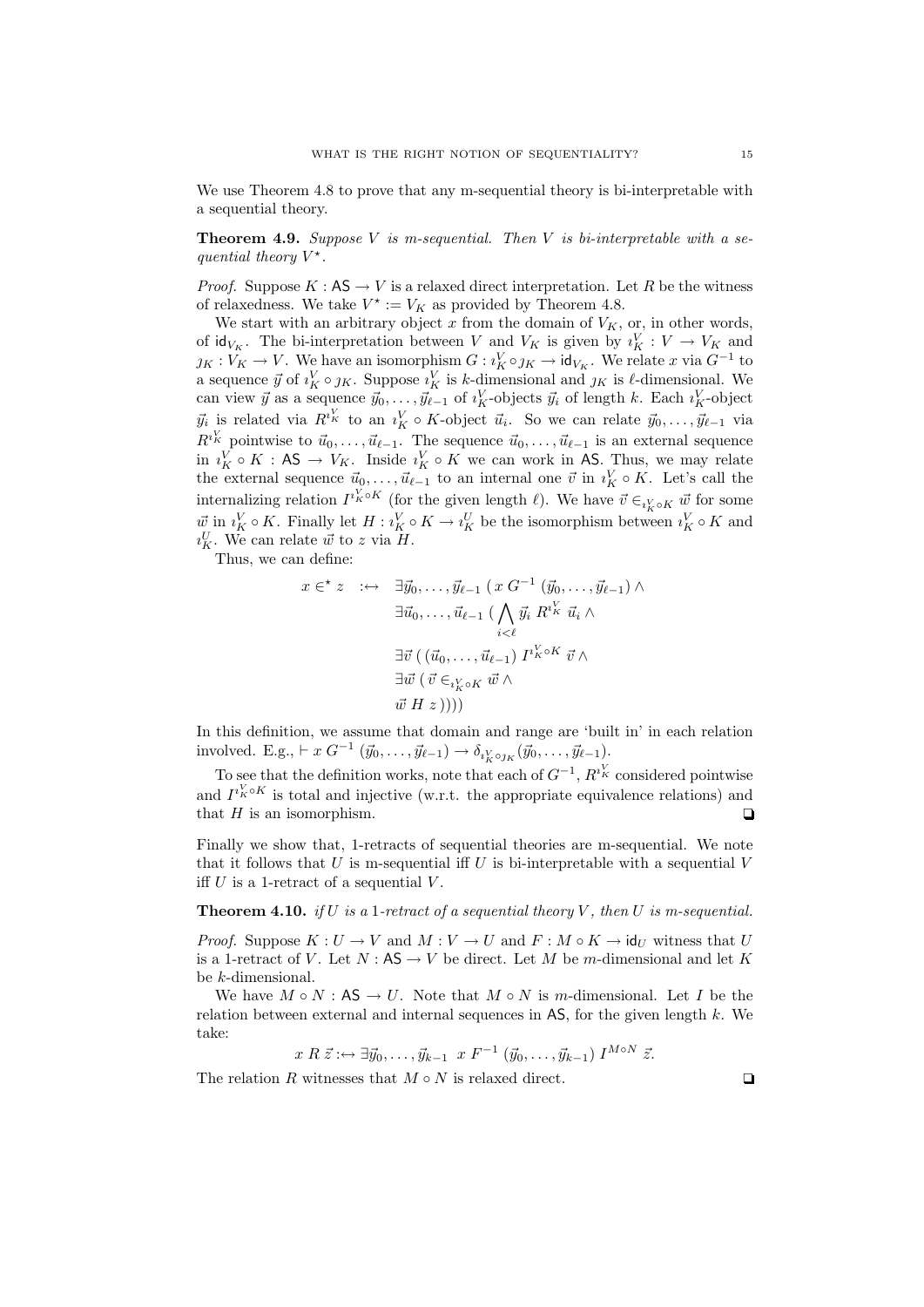Open Question 4.11. It seems to me that there is no strong reason that msequential theories should be closed under iso-congruence. However, it would be interesting to know whether they are. I conjecture that the answer is no.  $\Box$ 

4.4. Summarizing. We have the following characterization theorem.

## Theorem 4.12. The following are equivalent.

char(i)  $U$  is m-sequential.

 $char(ii)$  For some m, there is an m-direct interpretation of AS in U.

 $char(iii)$  There is a relaxed direct interpretation of AS in  $U$ .

 $char(iv)$  U is bi-interpretable with a sequential theory V.

 $char(v)$  U is a 1-retract of a sequential theory V.

char(vi) U is bi-interpretable with an extension of  $AS$  in the same language.

The last equivalence follows immediately using (iv) of Theorem 3.3.

# 5. Parameters

In this section, we will show that some sequential theories are not parameter-free sequential. In contrast, we show that all m-sequential theories are parameter-free m-sequential.

Example 5.1. Let us start with the Ackermann interpretation of the hereditarily finite sets in the natural numbers. We call this  $\epsilon_{ack}$ . Let  $\alpha$  be a bijection between the integers and the natural numbers. We define, on the integers,  $x \in^* y : \leftrightarrow$  $\alpha(x) \in_{\text{ack}} \alpha(y)$ . Finally, we define, on the integers,  $x \in_{z} y : \leftrightarrow (x + z) \in^{*} (y + z)$ .

We consider the structure, say M, on the set of the integers, given by  $x \in z$  y. Clearly,  $M$  is sequential with one parameter.

Suppose a binary predicate  $x \in y$  were definable in M, without parameters, satisfying AS. Let m be a singleton. Since successor is an automorphism of  $\mathcal M$  it follows that all elements are singletons, contradicting the assumption that we have AS for ∈.  $\Box$ 

We prove that parameters can always be eliminated from the witnessing interpretations of m-sequentiality.

**Theorem 5.2.** Suppose V is m-sequential. Then V is m-sequential without parameters.

*Proof.* Our proof is an adaptation of the proof that if V is m-sequential via a  $k$ dimensional interpretation of the sequences, then there is an 2k-direct interpretation of  $AS$  in  $V$ .

Suppose U is m-sequential. Let  $M : \mathsf{seq} \to U$  be  $(\mathfrak{o} : \mathfrak{o})$ -direct. Suppose M has dimension k for the interpretation of sort  $\mathfrak s$ . Suppose M has an  $\ell$ -dimensional parameter domain  $\alpha$ .

Put  $m := 2k + \ell$ . We define:

 $(z_1, \ldots, z_m) \in (p_0, \ldots, p_{\ell-1}, x_0, \ldots, x_{k-1}, y_0, \ldots, y_{k-1}) : \leftrightarrow$  $\alpha_M(p_0, \ldots, p_{\ell-1}) \wedge \delta_M^{\mathfrak{s}}(x_0, \ldots, x_{k-1}) \wedge \delta_M^{\mathfrak{s}}(y_0, \ldots, y_{k-1}) \wedge$  $((z_1, \ldots, z_m) \in (x_0, \ldots, x_{k-1}, y_0, \ldots, y_{k-1}))^{M, \bar{p}}$ 

using Theorem 4.2 to provide the  $\in$  inside  $M, \vec{p}$ . (By coding the triple of external sequences as one internal sequence, we can get the more efficient  $m := k$ .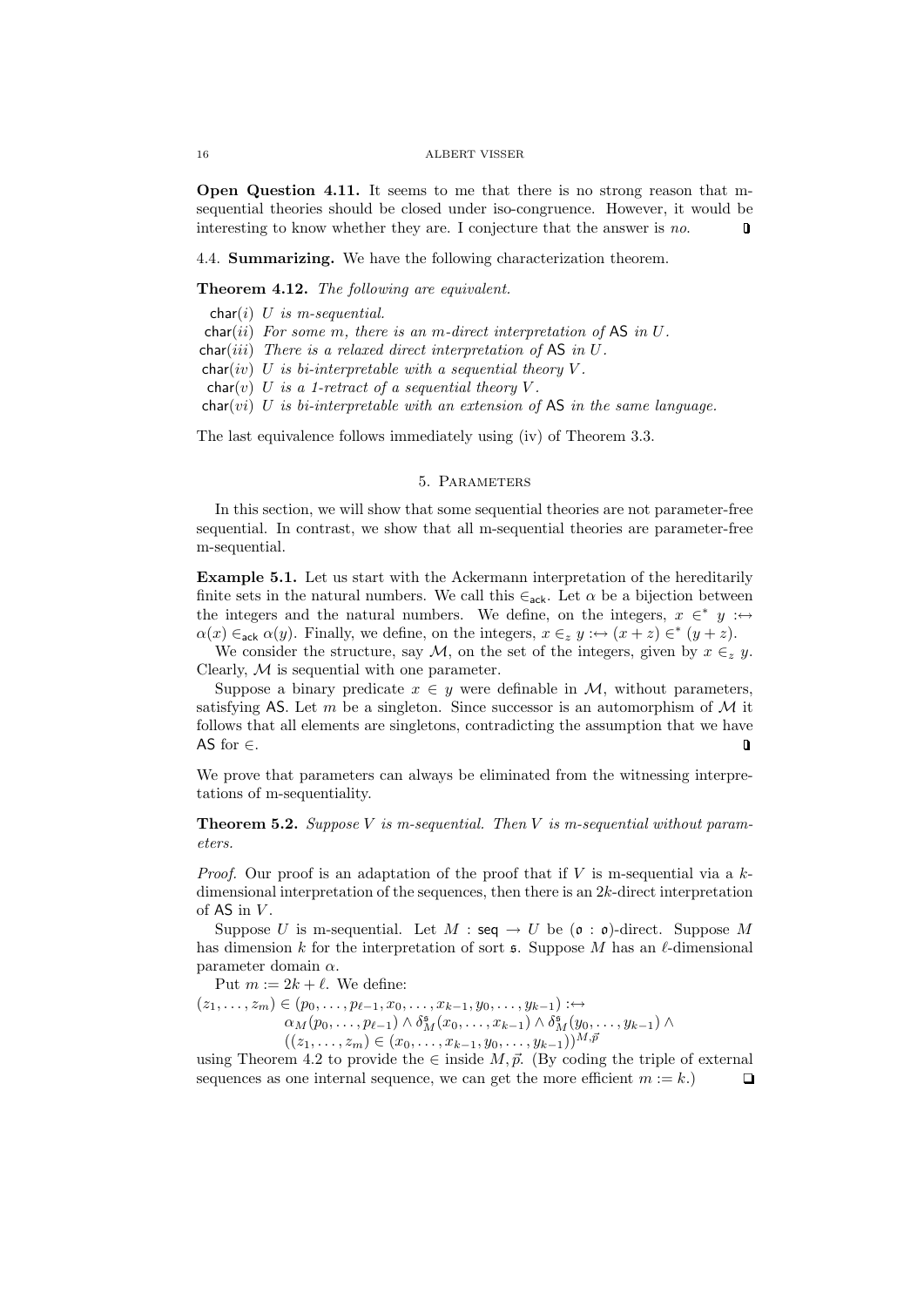The above proof is a bit disappointing, since we have to detour over the characterization theorem. This means that, in a sense, we throw away the interpretations of the successor theory that we were given and have to regain it via an bootstrap. There is a more elegant and more interesting proof that we will give now. The construction shows how we can, in the presence of finite functions, glue together different systems of the ordering of the natural numbers.

*Proof.* Suppose  $M : \text{seq} \to U$  is  $(\mathfrak{o} : \mathfrak{o})$ -direct. Let M be k-dimensional for sort n. Let  $\vec{p}$  and  $\vec{q}$  be in  $\alpha_M$ . Using Theorem 4.3, we can define finite functions from  $\delta_{M,\vec{p}}^{\mathfrak{n}}$  to  $\delta_{M,\vec{q}}^{\mathfrak{n}}$  as finite sets of 2k-sequences. Note that by Theorem 4.3, we can both adjoin pairs to a function and substract pairs from a function. We consider two such functions *equal*, when, whenever their inputs are  $=_{M,\vec{p}}$ -equal, then their outputs are  $=_{M,\vec{q}}$ -equal.

We say such a function f is a  $\vec{p}, \vec{q}$ -isomorphism on  $\vec{n}$  (in  $\delta_{M,\vec{p}}^{\mathfrak{n}}$ ) iff the domain of f consists of all  $\vec{n}'$  such that  $\vec{n}' <_{M,\vec{p}} \vec{n}$ , and the range is  $\lt_{M,\vec{q}}$ -downwards closed, and, if  $\vec{n}'' <_{M,{\vec{p}}} \vec{n}' <_{M,{\vec{p}}} \vec{n}$ , then  $\hat{f}(\vec{n}'') <_{M,{\vec{q}}} f(\vec{n}')$ . Note that it follows that f commutes with successors. Clearly, we can find a  $\delta_{M,\vec{q}}^n$ -number  $\vec{n}^*$ , such that we can consider f as function from  $\vec{n}$  to  $\vec{n}^*$ .

Define  $N_{\vec{p}}$  as the class of those  $\vec{n}$  in  $\delta_{M,\vec{p}}^{\mathfrak{n}}$ , such that, for all  $\vec{n}' \leq_{M,\vec{p}} \vec{n}$ , and for all  $\vec{q}$ in  $\alpha_M$ :

- i. there is a  $\vec{p}, \vec{q}$ -isomorphism f on  $\vec{n}'$ , which is unique modulo equality. We will call the unique  $\vec{p}, \vec{q}$  isomorphism on  $\vec{n}$ :  $f_{\vec{n}, \vec{p}, \vec{q}}$ .
- ii. if  $n'' <_{M,{\vec{p}}} n'$ , then  $f_{\vec{n}'',\vec{p},\vec{q}}$  is the restriction of  $f_{\vec{n}',\vec{p},\vec{q}}$  to  $\vec{n}'$ .
- iii.  $f_{\vec{n}',\vec{p},\vec{p}}$  is the identity.

It is clear that  $N_{\vec{p}}$  is downwards closed under  $\lt_{M,\vec{p}}$  and that it contains the zero of  $\delta_{M,\vec{p}}^{\mathfrak{n}}$ . We show that  $N_{\vec{p}}$  is closed under successor. Consider any  $\vec{n}$  in  $N_{\vec{p}}$ . Suppose  $S_{M,\vec{p}}(\vec{n}, \vec{n}^+)$ . Either  $\vec{n}$  is an  $M, \vec{p}$ -zero or an  $M, \vec{p}$ -successor. We leave the case that  $Z_{M,\vec{p}}(\vec{n})$  to the reader. Let the  $\lt_{M,\vec{p}}$ -predecessor of  $\vec{n}$  be  $\vec{n}^-$ . Suppose  $f_{\vec{n},\vec{p},\vec{q}}(\vec{n}^-)$  $\vec{n}^*$  and  $S_{M,\vec{q}}(\vec{n}^*,\vec{n}^*)$ . We obtain  $f_{\vec{n}^+,\vec{p},\vec{q}}$  by adjoining  $(\vec{n},\vec{n}^*)$  to  $f_{\vec{n},\vec{p},\vec{q}}$ . It is easy to see that  $f_{\vec{n}^+, \vec{p}, \vec{q}}$ , thus defined, is a  $\vec{p}, \vec{q}$ -isomorphism for  $\vec{n}^+$ . Also property (ii) and (iii) are evident. Suppose g is a second  $\vec{p}, \vec{q}$ -isomorphism for  $\vec{n}^+$ . We subtract the pair corresponding to input  $\vec{n}$  from g, thus obtaining a  $\vec{p}, \vec{q}$ -isomorphism h for  $\vec{n}$ . It follows that h is equal to  $f_{\vec{n},\vec{p},\vec{q}}$ . Hence g must be equal to  $f_{\vec{n}^+, \vec{p},\vec{q}}$ .

We define:  $F_{\vec{p},\vec{q}}(\vec{n}) = \vec{n}^*$  iff  $S_{M,\vec{p}}(\vec{n},\vec{n}^+)$  and  $f_{\vec{n}^+, \vec{p},\vec{q}}(\vec{n}) = \vec{n}^*.$  Clearly,  $F_{\vec{p},\vec{q}}$  is an initial embedding of  $N_{\vec{p}}$  in  $\delta_{M,\vec{q}}^{\mathfrak{n}}$ . Also  $F_{\vec{p},\vec{p}}$  is the identity on  $N_{\vec{p}}$ .

We want to improve the  $N_{\vec{p}}$  and the  $F_{\vec{p},\vec{q}}$  to a system of classes of 'numbers' with designated isomorphisms between them where the isomorphisms are closed under identity, inverse and composition. We proceed as follows. We define  $N_{\vec{p}}^{\star}$  as the class of those  $\vec{n}$  in  $N_{\vec{p}}$ , such that, for all  $\vec{n}' \leq_{M,\vec{p}} \vec{n}$ ,

a. for all  $\vec{q}$  in  $\alpha_M$ , we have:  $F_{\vec{p},\vec{q}}(\vec{n}') \in N_{\vec{q}},$ 

b. for all  $\vec{q}, \vec{r}$  in  $\alpha_M$ , we have:  $F_{\vec{q}, \vec{r}}(F_{\vec{p}, \vec{q}}(\vec{n}')) = F_{\vec{p}, \vec{r}}(\vec{n}'),$ 

It is easy to see that  $N_{\vec{p}}^{\star}$  is downwards closed w.r.t.  $\lt_{M,\vec{p}}$ , that it contains the zero of  $N_{\vec{p}}$ , and that it is closed under  $S_{M,\vec{p}}$ .

Suppose  $\vec{n}$  is in  $N_{\vec{p}}^*$ . We show that  $\vec{n}^* := F_{\vec{p},\vec{q}}(\vec{n})$  satisfies the conditions (a) and (b). We note that (a) for  $\vec{n}^*$ , follows from (b) and (a) for  $\vec{n}$ . We verify (b) for  $\vec{n}^*$ .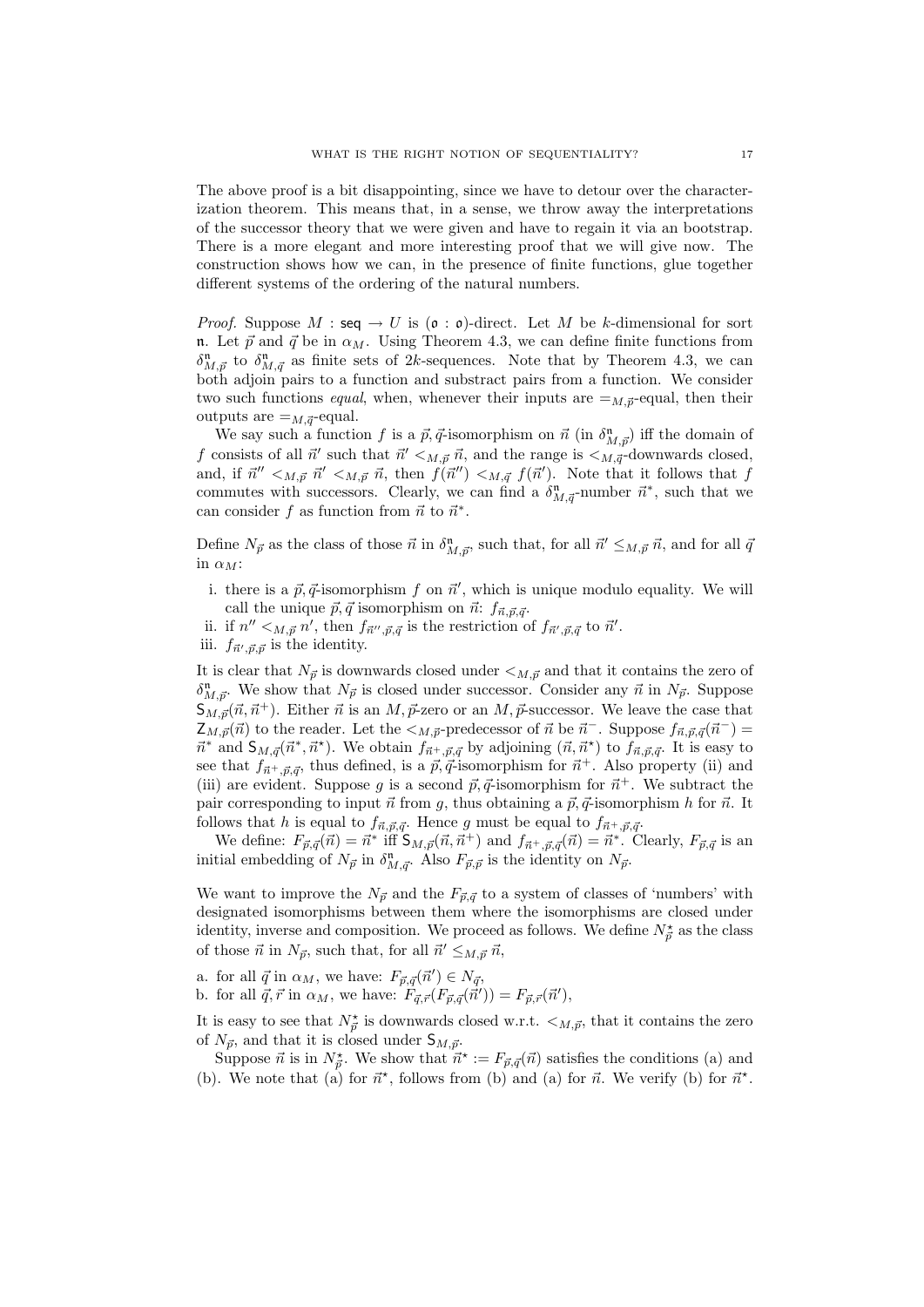For  $\vec{s}$  in  $\alpha_M$ , we have:

$$
F_{\vec{r},\vec{s}}(F_{\vec{q},\vec{r}}(\vec{n}^{\star}))) = F_{\vec{r},\vec{s}}(F_{\vec{q},\vec{r}}(F_{\vec{p},\vec{q}}(\vec{n}))))
$$
  
\n
$$
= F_{\vec{r},\vec{s}}(F_{\vec{p},\vec{r}}(\vec{n})))
$$
  
\n
$$
= F_{\vec{p},\vec{s}}(\vec{n})
$$
  
\n
$$
= F_{\vec{q},\vec{s}}(F_{\vec{p},\vec{q}}(\vec{n})))
$$
  
\n
$$
= F_{\vec{q},\vec{s}}(\vec{n}^{\star})
$$

Consider any  $\vec{n}$  in  $N_{\vec{p}}^*$ . Suppose  $\vec{n}^* \leq_{M,\vec{q}} \vec{F}_{\vec{p},\vec{q}}(\vec{n})$ . Since,  $F_{\vec{p},\vec{q}}$  is an initial embedding, it follows that, for some  $\vec{n}' \leq_{M,\vec{p}} \vec{n}$ , we have  $\vec{n}^* = F_{\vec{p},\vec{q}}(\vec{n}')$ . Clearly,  $\vec{n}'$  is in  $N_{\vec{p}}^*$ . Ergo by the above  $\vec{n}^*$  satisfies conditions (a) and (b). We may conclude that  $F_{\vec{p},\vec{q}}(\vec{n})$ is in  $N_{\vec{q}}^{\star}$ .

Let  $\ddot{F}^{\star}_{\vec{p},\vec{q}}$  be  $F_{\vec{p},\vec{q}}$  restricted to  $N^{\star}_{\vec{p}}$ . Clearly, we find  $F^{\star}_{\vec{p},\vec{p}} = \text{id}_{N^{\star}_{\vec{p}}},$  and  $F^{\star}_{\vec{q},\vec{r}} \circ F^{\star}_{\vec{p},\vec{q}} =$  $F^{\star}_{\vec{p},\vec{r}},$  and  $F^{\star}_{\vec{p},\vec{q}} = (F^{\star})^{-1}_{\vec{q},\vec{p}}.$ 

We assume that the  $F^*$  are defined in such a way that we have:

- $U \vdash \vec{n} F^{\star}_{\vec{p},\vec{q}} \vec{n}^* \rightarrow (N^{\star}_{\vec{p}}(\vec{n}) \wedge N^{\star}_{\vec{q}}(\vec{n}^*))$
- $U \vdash \vec{n} = M_{,\vec{p}} \vec{n}' \; F^{\star}_{\vec{p},\vec{q}} \; \dot{\vec{n}}^* = M_{,\vec{q}} \vec{n}^{\star} \to \vec{n} \; F^{\star}_{\vec{p},\vec{q}} \; \vec{n}^*$

We define our parameter-free interpretation  $M^*$ : seq  $\rightarrow U$ .

- $\delta_{M^*}^{\mathfrak{o}}(x) : \leftrightarrow x = x,$
- $x =_{M^*}^{\infty} y : \leftrightarrow x = y$ ,
- $\delta_{M^*}^{\mathfrak{n}}(\vec{p}, \vec{n}) : \hookrightarrow \alpha_M(\vec{p}) \wedge N_{\vec{p}}^{\star}(\vec{n}),$
- $\vec{p}, \vec{n} = \stackrel{\text{nn}}{M^*} \vec{q}, \vec{n}^* : \leftrightarrow \vec{n} F^{\star}_{\vec{p}, \vec{q}} \vec{n}^*,$
- $\mathsf{Z}_{M^\star}(\vec{p},\vec{n}): \hookrightarrow \mathsf{Z}_{M,\vec{p}}(\vec{n}),$
- $S_{M^*}(\vec{p}, \vec{n}, \vec{q}, \vec{n}^*) : \leftrightarrow \exists \vec{n}' \left( S_{M, \vec{p}}(\vec{n}, \vec{n}') \wedge \vec{n}' \ F_{\vec{p}, \vec{q}} \ \vec{n}^* \right),$
- $\vec{p}, \vec{n} <_{M^{\star}} \vec{q}, \vec{n}^* : \leftrightarrow \exists \vec{n}' ~(\vec{n} <_{M, \vec{p}} \vec{n}' \wedge \vec{n}' ~F^{\star}_{\vec{p}, \vec{q}} \vec{n}^*),$
- $\delta_{M^{\star}}^{\mathfrak{s}}(\vec{p},\vec{s}) : \leftrightarrow \alpha_M(\vec{p}) \wedge \delta_{M,\vec{p}}^{\mathfrak{s}}(\vec{s}),$
- $\vec{p}, \vec{s} =_{M^*} \vec{q}, \vec{t} : \leftrightarrow \bigwedge_i p_i = q_i \wedge \vec{s} =_{M, \vec{p}} \vec{t},$
- $\mathsf{E}_{M^*}(\vec{p}, \vec{s}) :\leftrightarrow \mathsf{E}_{M,\vec{p}}(\vec{s}),$
- $L_{M^*}(\vec{p}, \vec{s}, \vec{q}, \vec{n}^*) : \leftrightarrow \exists \vec{n} \left( \vec{n} \ F^{\star}_{\vec{p}, \vec{q}} \ \vec{n}^* \wedge L_{M, \vec{p}}(\vec{s}, \vec{n}) \right),$
- Pr<sub>M\*</sub>( $\vec{p}, \vec{s}, \vec{q}, \vec{n}^*, x$ ) :↔  $\exists \vec{n}$  ( $\vec{n}^T F^*_{\vec{p}, \vec{q}}$   $\vec{n}^* \wedge$  Pr $_{M, \vec{p}}(\vec{s}, \vec{n}, x)$ ),
- Pu<sub>M</sub>\* $(\vec{p}, \vec{s}, x, \vec{q}, \vec{t}) : \leftrightarrow \bigwedge_i p_i = q_i \wedge \textsf{Pu}_{M, \vec{p}}(\vec{s}, x, \vec{t}).$

It is not difficult to see that our interpretation delivers the goods.  $\Box$ 

# 6. SEQUENTIALITY IS NOT PRESERVED UNDER BI-INTERPRETABLITY

We consider the following model  $\mathcal M$  in a signature with unary predicate symbols A, B, S, C, a binary predicate symbol  $\in$  and a ternary symbol app. The domain is partitioned in three infinite sets  $B, S$  and  $C$ . The set  $A$  is an infinite subset of S. Here A is the interpretation of A, etc. The union of the sets A and B forms the urelements. The set  $S$  consists of the hereditarily finite sets over  $A$  plus  $A$ . The relation  $\in$  (that corresponds, par abus de langage, with the symbol  $\in$ ) is the element relation on S. Here urelements are treated as empty sets. Note that we can define 'the true empty set'  $\emptyset$ : it is the unique empty set not in A. The set C consists of partial bijections from  $A$  to  $B$ . We treat the empty bijection in  $C$ , say  $\Box$ , as distinct from the true empty set  $\emptyset$  in S. Finally app stands for the application relation that we will again call app.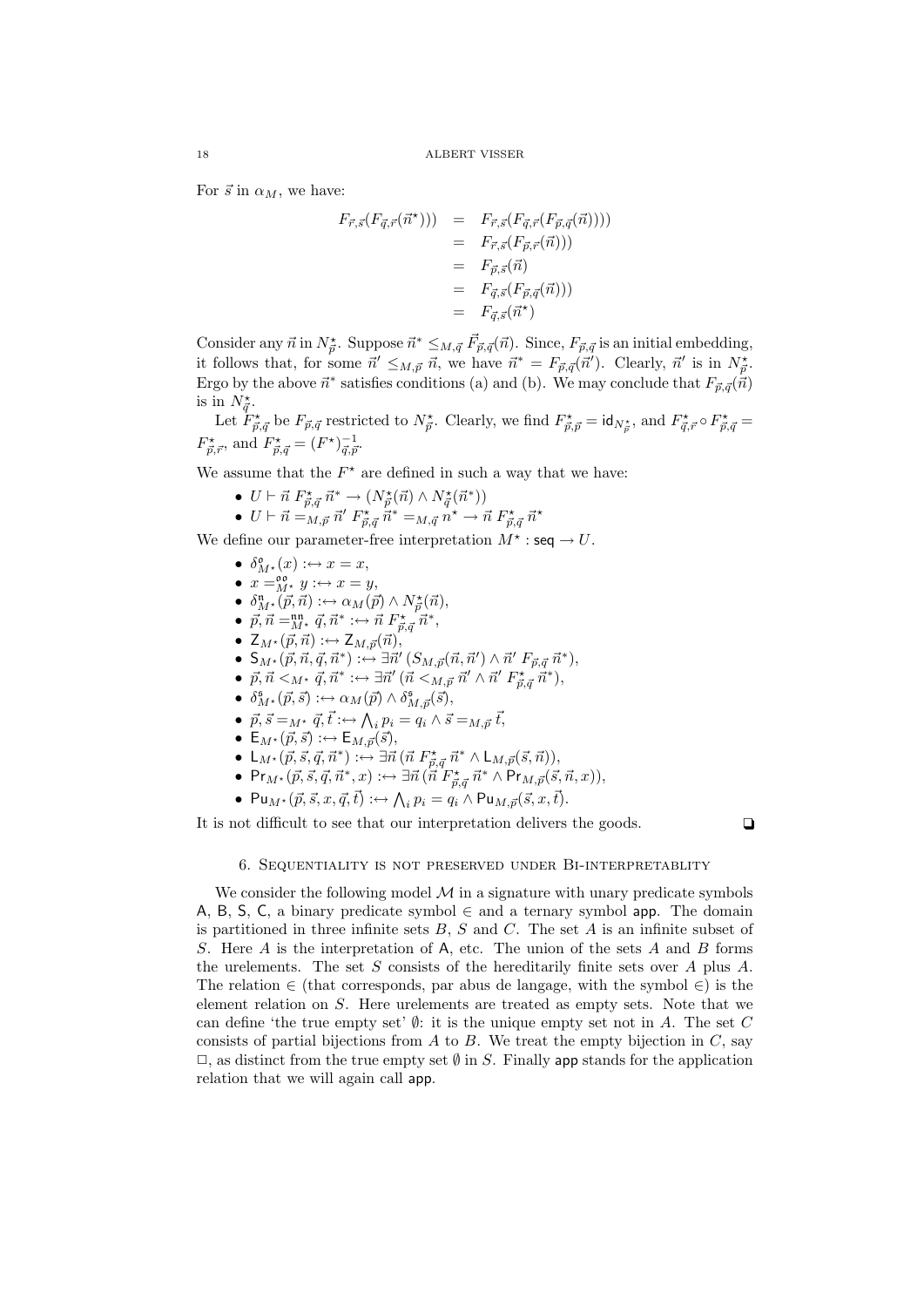We use  $a, a', a_0, \ldots$  to range over elements of A, and  $b, b', b_0, \ldots$  for elements of B, and  $s, s', s_0, t, \ldots$  for elements of S, and  $\chi, \chi', \chi_0, \nu, \ldots$  for elements of C. Finally,  $x, x', x_0, y, z, \ldots$  are general variables. There will be some ad hoc uses of other letters for variables.

We write  $\chi(a) = b$  for  $\textsf{app}(\chi, a, b)$ . We will use  $\langle s, t \rangle$  for internally defined pairing on S and  $(x, y)$  for 'external pairing' as used in more-dimensional interpretations.

We first show that (the theory of) our model is m-sequential. To do that we need some preparation. We start to work in  $S$ . Clearly, in  $S$  we have the familiar machinery available to implement certain inductive definitions. Let's say that the class of *substitution pairs* is the minimal class such that a pair  $\langle c, s \rangle$  is a substitution pair, if c is a partial bijection from  $A$  to  $A$ , coded in the usual way as a set of pairs, and s is a set of substitution pairs such that for every element  $\langle d, t \rangle$  of s we have range $(d) \subseteq \text{dom}(c)$ .

We will prove that there is a relaxed direct interpretation of  $\overline{AS}$  in (the theory of)  $\mathcal M$ to show that (the theory of)  $\mathcal M$  is m-sequential. We first specify our interpretation of AS. The elements of our domain, say the class of set\*s, are of the form  $(\chi, s)$ , where s is a set of substitution pairs for any  $\langle d, t \rangle$  in s, we have range $(d) \subseteq \text{dom}(\chi)$ .

We define:  $(\nu, t) \in^* (\chi, s)$  iff, for some d, we have  $\langle d, t \rangle \in s$  and  $\nu = \chi \circ d$ . In fact d is uniquely determined by this condition: we could also say  $(\nu, t) \in^* (\chi, s)$  iff  $\langle \chi^{-1} \circ \nu, t \rangle \in s.$ 

We note that for any  $\langle d, t \rangle \in s$ , we have that  $(\chi \circ d, t)$  is a set<sup>\*</sup>. Consider any  $\langle e, u \rangle \in t$ . Since  $\langle e, u \rangle$  is a substitution pair, we have range $(e) \subseteq \text{dom}(d) =$  $dom(\chi \circ d)$ .

We easily see that any pair  $(\chi, \emptyset)$  will be an empty set<sup>\*</sup>.

We define  $\{(\chi, s)\}^* := (\chi, \{\langle j, s \rangle\})$ , where j is the identity on  $\text{dom}(\chi)$ , or, in other words,  $j = \chi^{-1} \circ \chi$ . We easily see that  $\{(\chi, s)\}^*$  is indeed an  $\in^*$ -singleton containing  $(\chi, s).$ 

Next we want to show that —not necessarily unique— unions exist. We need the following lemmas.

**Lemma 6.1.** Suppose  $\chi \subseteq \rho$  and that  $(\chi, s)$  is a set<sup>\*</sup>. Then,  $(\rho, s)$  is also a set<sup>\*</sup>. Moreover,  $(\rho, s)$  is  $\in^*$ -extensionally equal to  $(\chi, s)$ .

**Lemma 6.2.** Suppose that  $(\chi, s)$  and  $(\chi, t)$  are sets<sup>\*</sup>, then  $(\chi, s \cup t)$  is a set<sup>\*</sup>, which is an  $\in^*$ -union of  $(\chi, s)$  and  $\chi, t$ .

**Lemma 6.3.** Suppose  $\chi$  and  $\rho$  have the same range. Consider  $(\chi, s)$ . We can find an u such that  $(\rho, u)$  is a set<sup>\*</sup> that is  $\in$ <sup>\*</sup>-extensionally equal to  $(\chi, s)$ .

Lemmas 6.1 and 6.2 are easy. We prove Lemma 6.3.

*Proof.* Suppose  $\chi$  and  $\rho$  have the same range and consider  $(\chi, s)$ . Define:

$$
u = \{ \langle \rho^{-1} \circ \chi \circ d, t \rangle \mid \langle d, t \rangle \in s \}.
$$

We note that  $\langle \rho^{-1} \circ \chi \circ d, t \rangle$  is a substitution pair, since  $\text{dom}(\rho^{-1} \circ \chi \circ d)$  = dom(*d*). The pair  $(\rho, u)$  is a set<sup>\*</sup>, since range( $\rho^{-1} \circ \chi \circ d$ )  $\subseteq$  dom( $\rho$ ). Finally, we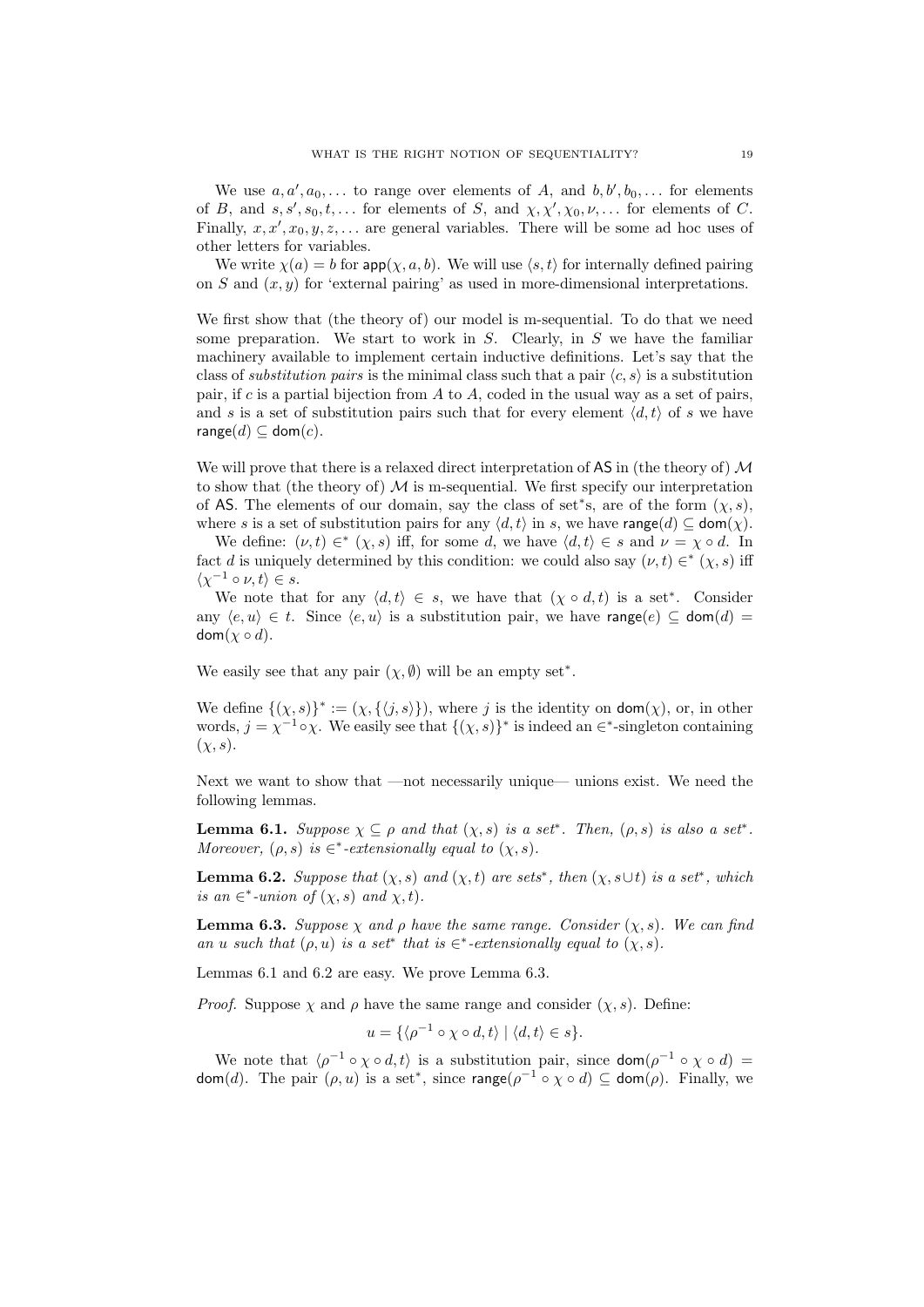have:

$$
(\nu, t) \in^{\star} (\chi, s) \Leftrightarrow \langle \chi^{-1} \circ \nu, t \rangle \in s
$$
  

$$
\Leftrightarrow \langle \rho^{-1} \circ \chi \circ \chi^{-1} \circ \nu, t \rangle \in u
$$
  

$$
\Leftrightarrow \langle \rho^{-1} \circ \nu, t \rangle \in u
$$
  

$$
\Leftrightarrow (\nu, t) \in^{\ast} (\rho, u)
$$

This ends our proof.  $\Box$ 

Consider any set<sup>\*</sup>s ( $\chi_0$ ,  $s_0$ ) and ( $\chi_1$ ,  $s_1$ ). Consider any  $\rho$  with as range the union of the ranges of the  $\chi_i$ . Let  $\rho_i$  be the restriction of  $\rho$  to the range of  $\chi_i$ . By Lemma 6.3, we can find a set  $u_i$  such that  $(\rho_i, u_i)$  is a set<sup>\*</sup> and such that  $(\rho_i, u_i)$  is  $\in^*$ -extensionally equal to  $(\chi_i, s_i)$ . By Lemma 6.1,  $(\rho, u_i)$  is extensionally equal to  $(\chi_i, s_i)$ . Finally, by Lemma 6.2,  $(\rho, u_0 \cup u_1)$  is a union of the  $(\rho, s_i)$  and, ipso facto, of the  $(\chi_i, s_i)$ .

We may conclude that we have indeed produced an interpretation of AS. We still need a witnessing relation  $R$ . We define by recursion the following mapping  $F$  from S to substitution pairs.  $F(a) := \langle \emptyset, a \rangle$ ,  $F(s) := \langle \emptyset, \{F(t) | t \in s\} \rangle$ . For s in S, we set: s R  $(\Box, F({s}))$ . For b in B, we set b R  $(\tau_{ab}, F(a))$ , where  $\tau_{ab}$  is the bijection with domain  $\{a\}$  that maps a to b. For  $\chi \in C$ , we set  $\chi R(\chi, F(\emptyset))$ . It is easy to see that  $F$  is total, has set\*s as values and is injective.

We conclude that our model is m-sequential.

We show that our model is not sequential, i.e., that there is no one-dimensional direct interpretation, possibly with parameters, of  $\overline{AS}$  in  $\mathcal{M}$ . Suppose there was. Let the elementhood predicate be  $\in^*$ . Since all elements of the model can be defined in terms of urelements, we may assume that all parameters are urelements. Suppose the number of parameters in  $A$  is  $n$  and the number of parameters in  $B$  is  $m$ .

Consider any object c representing a set<sup>\*</sup> (modulo  $\in$ <sup>\*</sup>-extensionality) of the form

$$
\{a_0,\ldots,a_{n+m},b_0,\ldots,b_n\}^{\star}
$$

with  $a_i$  in A en  $b_j$  in B, where the  $a_i$  and  $b_j$  are not parameters.

Can c be in S? Consider any  $b'$  in B disjoint from the  $b_j$  and the parameters. Consider the automorphism  $\sigma$  generated by interchanging  $b_0$  and  $b'$ . Since  $b_0 \in \infty$ , we find  $b' = \sigma(b_0) \in \sigma(c) = c$ . Quod non. By a similar argument c is not in B.

So c is a bijection  $\chi$ . Suppose  $a_i$  is not in the domain of  $\chi$ . Let  $\sigma$  be the automorphism generated by interchanging  $a_i$  and  $a'$ , where  $a'$  is disjoint of the parameters and of the  $a_i$ . It follows that:  $a' = \sigma(a_i) \in \sigma(\chi) = \chi$ . Quod non. So each of the  $a_i$  is in the domain of  $\chi$ . By a similar argument, each of the  $b_j$  is in the range of  $\chi$ .

By our choice of the number of  $a_i$  and  $b_j$ , we have, for some k,  $\chi(a_k) = b'$ , where b' is neither a parameter nor one of the  $b_j$ . Similarly, we have, for some  $\ell$ ,  $\chi(a') = b_{\ell}$ , where a' is not a parameter. Let  $\tau$  be the automorphism generated by interchanging  $a_k$  and  $a'$ , and  $b'$  and  $b_\ell$ . We find:  $b' = \tau(b_\ell) \in \tau(\chi) = \chi$ . A contradiction.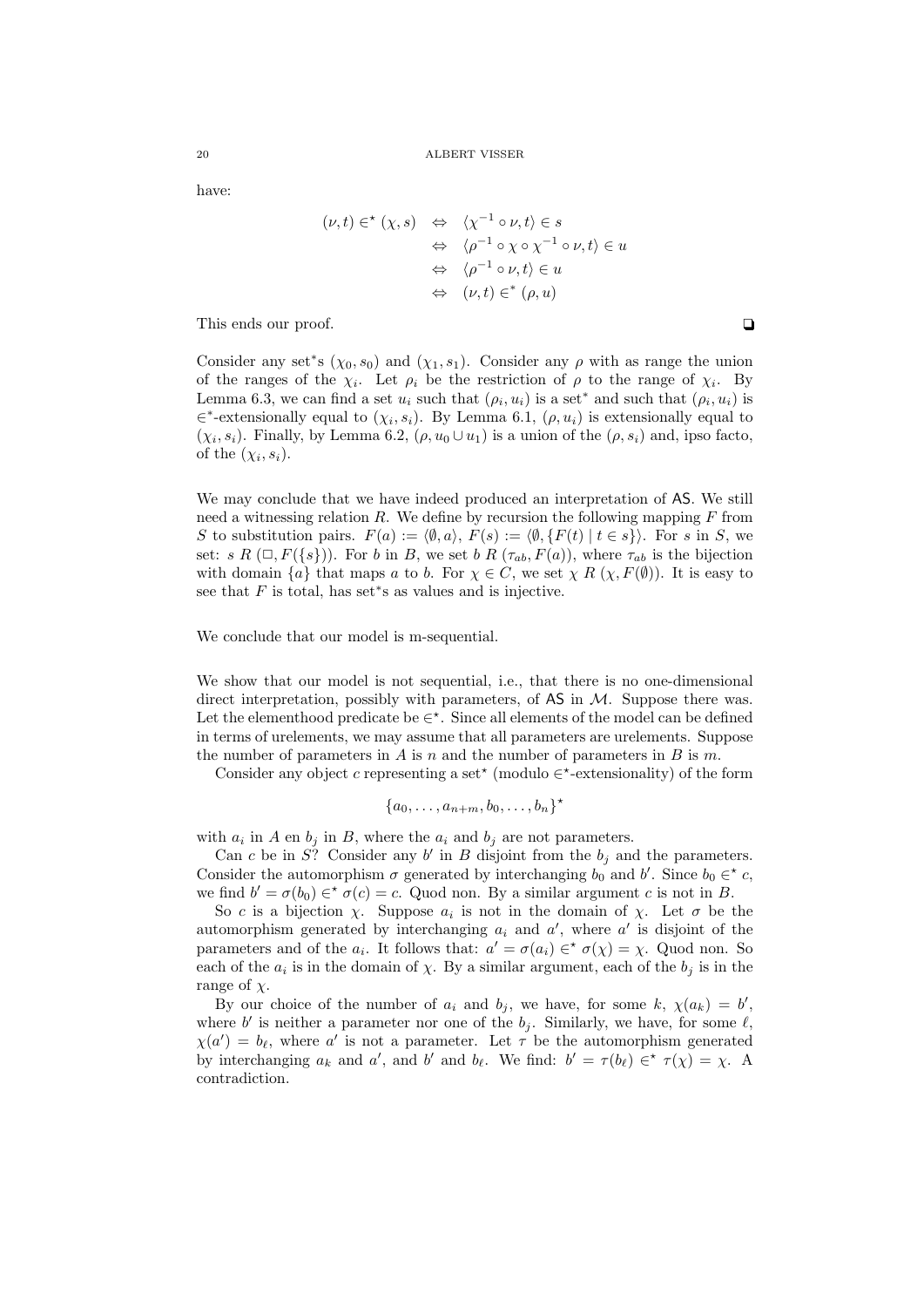### **REFERENCES**

- [Bus86] S. Buss. Bounded Arithmetic. Bibliopolis, Napoli, 1986.
- [BV93] A. Berarducci and R. Verbrugge. On the provability logic of bounded arithmetic. Annals of Pure and Applied Logic, 61:75–93, 1993.
- [CH70] G.E. Collins and J.D. Halpern. On the interpretability of Arithmetic in Set Theory. The Notre Dame Journal of Formal Logic, 11:477–483, 1970.
- [Fer88] F. Ferreira. Polynomial time computable arithmetic and conservative extensions. Ph.D. Thesis. Pennsylvania State University, Pennsylvania, 1988.
- [Fer90] F. Ferreira. Polynomial time computable arithmetic. In W. Sieg, editor, Logic and Computation, volume 106 of Contemporary Mathematics, pages 137–156. AMS, 1990.
- [FO06] G. Ferreira and I. Oitavem. An interpretation of  $S_2^1$  in  $\Sigma_1^b$ -NIA. Portugaliae Mathematica, 63(4):427–450, 2006.
- [GJ08] E. Goris and J.J. Joosten. Modal matters in interpretability logic. Logic Journal of IGPL, 16(4):371–412, 2008.
- [Hod93] W. Hodges. *Model theory.* Encyclopedia of Mathematics and its Applications, vol. 42. Cambridge University Press, Cambridge, 1993.
- [HP91] P. Hájek and P. Pudlák. Metamathematics of First-Order Arithmetic. Perspectives in Mathematical Logic. Springer, Berlin, 1991.
- [JV00] J.J. Joosten and A. Visser. The interpretability logic of all reasonable arithmetical theories. Erkenntnis, 53(1–2):3–26, 2000.
- [Kra87] J. Krajíček. A note on proofs of falsehood. Archiv für Mathematische Logik und Grundlagenforschung, 26:169–176, 1987.
- [MM94] F. Montagna and A. Mancini. A minimal predicative set theory. The Notre Dame Journal of Formal Logic, 35:186–203, 1994.
- [MPS90] J. Mycielski, P. Pudlák, and A.S. Stern. A lattice of chapters of mathematics (interpretations between theorems), volume 426 of Memoirs of the American Mathematical Society. AMS, Providence, Rhode Island, 1990.
- [Nel86] E. Nelson. Predicative arithmetic. Princeton University Press, Princeton, 1986.
- [Pud83] P. Pudlák. Some prime elements in the lattice of interpretability types. Transactions of the American Mathematical Society, 280:255–275, 1983.
- [Pud85] P. Pudlák. Cuts, consistency statements and interpretations. The Journal of Symbolic Logic, 50:423–441, 1985.
- [Smo85] C. Smoryński. Nonstandard models and related developments. In L.A. Harrington, M.D. Morley, A. Scedrov, and S.G. Simpson, editors, Harvey Friedman's Research on the Foundations of Mathematics, pages 179–229. North Holland, Amsterdam, 1985.
- [ST52] W. Szmielew and A. Tarski. Mutual Interpretability of some essentially undecidable theories. In Proceedings of the International Congress of Mathematicians (Cambridge, Massachusetts, 1950), volume 1, page 734. American Mathematical Society, Providence, 1952.
- [TMR53] A. Tarski, A. Mostowski, and R.M. Robinson. Undecidable theories. North–Holland, Amsterdam, 1953.
- [Vau67] R.A. Vaught. Axiomatizability by a schema. The Journal of Symbolic Logic, 32(4):473– 479, 1967.
- [Vis90] A. Visser. Interpretability logic. In P.P. Petkov, editor, Mathematical logic, Proceedings of the Heyting 1988 summer school in Varna, Bulgaria, pages 175–209. Plenum Press, Boston, 1990.
- [Vis91a] A. Visser. The  $\Sigma_1^0$ -conservativity of  $\Sigma_1^0$ -completeness. Notre Dame Journal of Formal Logic, 32:554–561, 1991.
- [Vis91b] A. Visser. The formalization of interpretability. Studia Logica, 51:81–105, 1991.
- [Vis92] A. Visser. An inside view of EXP. The Journal of Symbolic Logic, 57:131–165, 1992.
- [Vis93] A. Visser. The unprovability of small inconsistency. Archive for Mathematical Logic, 32:275–298, 1993.
- [Vis98] A. Visser. An Overview of Interpretability Logic. In M. Kracht, M. de Rijke, H. Wansing, and M. Zakharyaschev, editors, Advances in Modal Logic, vol 1, CSLI Lecture Notes, no. 87, pages 307–359. Center for the Study of Language and Information, Stanford, 1998.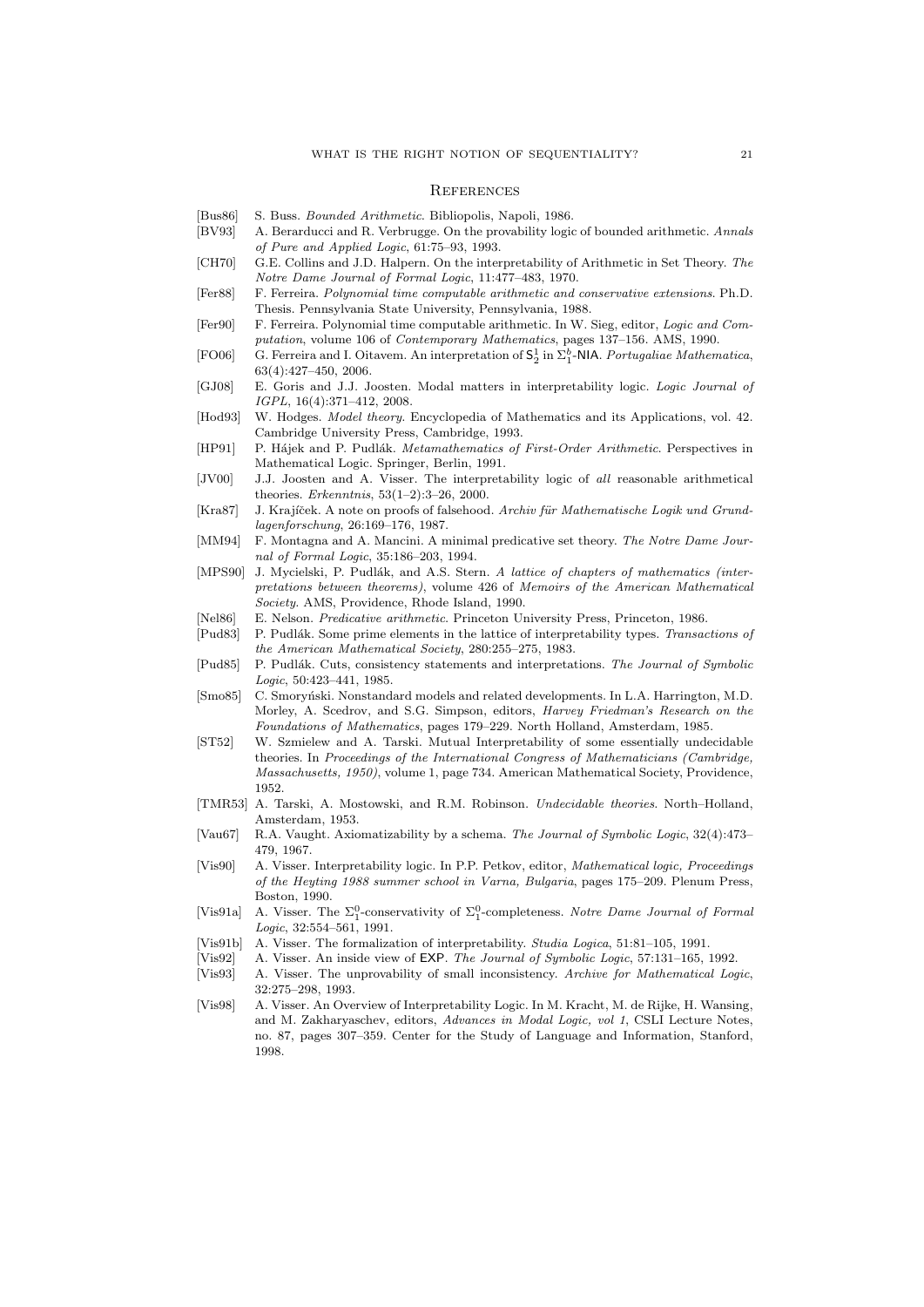- [Vis05] A. Visser. Faith & Falsity: a study of faithful interpretations and false  $\Sigma_1^0$ -sentences. Annals of Pure and Applied Logic, 131:103–131, 2005.
- [Vis08] A. Visser. Pairs, sets and sequences in first order theories. Archive for Mathematical Logic, 47(4):299–326, 2008.
- [Vis09a] A. Visser. Can we make the Second Incompleteness Theorem coordinate free. Journal of Logic and Computation, 2009. doi: 10.1093/logcom/exp048.
- [Vis09b] A. Visser. Cardinal arithmetic in the style of baron von Münchhausen. Review of Symbolic Logic, 2(3):570–589, 2009. doi: 10.1017/S1755020309090261.
- [Vis09c] A. Visser. Growing commas –a study of sequentiality and concatenation. Notre Dame Journal of Formal Logic, 50(1):61–85, 2009.
- [Vis09d] A. Visser. The predicative Frege hierarchy. Annals of Pure and Applied Logic, 160(2):129–153, 2009. doi: 10.1016/j.apal.2009.02.001.
- [Vis10] A. Visser. Vaught's theorem on axiomatizability by a scheme. Logic Group Preprint Series 287, Department of Philosophy, Utrecht University, Heidelberglaan 8, 3584 CS Utrecht,  $\langle$ http://www.phil.uu.nl/preprints/lgps/ $\rangle$ , 2010.
- [WP87] A. Wilkie and J.B. Paris. On the scheme of of induction for bounded arithmetic formulas. Annals of Pure and Applied Logic, 35:261–302, 1987.
- [Zam96] D. Zambella. Notes on Polynomially Bounded Arithmetic. The Journal of Symbolic Logic, 61:942–966, 1996.

### Appendix A. Proof of Theorem 4.8

We repeat the theorem:

**Theorem 4.8.** Suppose  $K: U \to V$ , where U and V are 1-sorted. Suppose V proves that there are at least two objects. Then, there is a theory  $V_K$  and interpretations  $i_K^U: U \to V_K$  and  $j_K: V_K \to V$ , such that  $i_K^U$  is identity-preserving and  $j_K$ is an 1-isomorphism (i.e., a bi-interpretation) and  $K = j<sub>K</sub> \circ i<sub>K</sub><sup>U</sup>$ .

Proof. We give the proof for the case without parameters and then sketch how is should be adapted if there are parameters.

Suppose  $K: U \to V$ , where U and V are 1-sorted and K is m-dimensional. We define  $V_K$  as follows. The signature of  $V_K$  is the disjoint union of the signatures of U and V, plus a unary predicate D and a  $m+1$ -ary predicate F. As axioms we take the axioms of  $U$  relativized to  $D$ , the axioms of  $V$  relativized to the complement of D, plus axioms that express that F defines, in each model  $\mathcal M$  of  $V_K$ , an isomorphism between the internal model  $\tilde{K}(\mathcal{P})$  of U in M, where P is the internal model of V with domain  $D_M^c$ , and the internal model N of U in M with domain  $D_M$ .

We can view this as follows. There are the obvious identity-preserving interpretations  $i_K^U: U \to V_K$  and  $i_K^V: V \to V_K$ . The axioms for F precisely make F a witness for the identity in  $INT_1$  of  $i_K^V \circ K$  and  $i_K^U$ .

We define an  $m + 2$ -dimensional interpretation  $j_K : V_K \to V$  as follows.

- $\delta_{1\kappa}(x, y, \vec{z}) : \leftrightarrow x = y \vee \delta_K(\vec{z})$
- $(x_0, x_1, \vec{x}_2) =_{\jmath_K} (y_0, y_1, \vec{y}_2) : \leftrightarrow$
- $(x_0 = x_1 \wedge y_0 = y_1 \wedge x_{2(m-1)} = y_{2(m-1)}) \vee (x_0 \neq x_1 \wedge y_0 \neq y_1 \wedge \vec{x}_2 =_K \vec{y}_2)$ • Suppose  $P$  is in (the disjoint version of) the signature of  $V$ :

 $P_{j_{K}}(x_{00},x_{01},\vec{x}_{02},\ldots,x_{(n-1)0},x_{(n-1)1},\vec{x}_{(n-1)2}): \leftrightarrow$ 

V i<n xi<sup>0</sup> = xi<sup>1</sup> ∧ P(x02(m−1), . . . , x(n−1)2(m−1)) • Suppose P is in (the disjoint version of) the signature of U:

$$
P_{j_{K}}(x_{00}, x_{01}, \vec{x}_{0,2}, \dots, x_{(n-1)0}, x_{(n-1)1}, \vec{x}_{(n-1)2}) \leftrightarrow \lambda_{i < n} x_{i0} \neq x_{i1} \wedge P_{K}(\vec{x}_{02}, \dots, \vec{x}_{(n-1)2})
$$

• 
$$
D_{j_K}(x, y, \vec{z}) : \leftrightarrow x \neq y \land \delta_K(\vec{z})
$$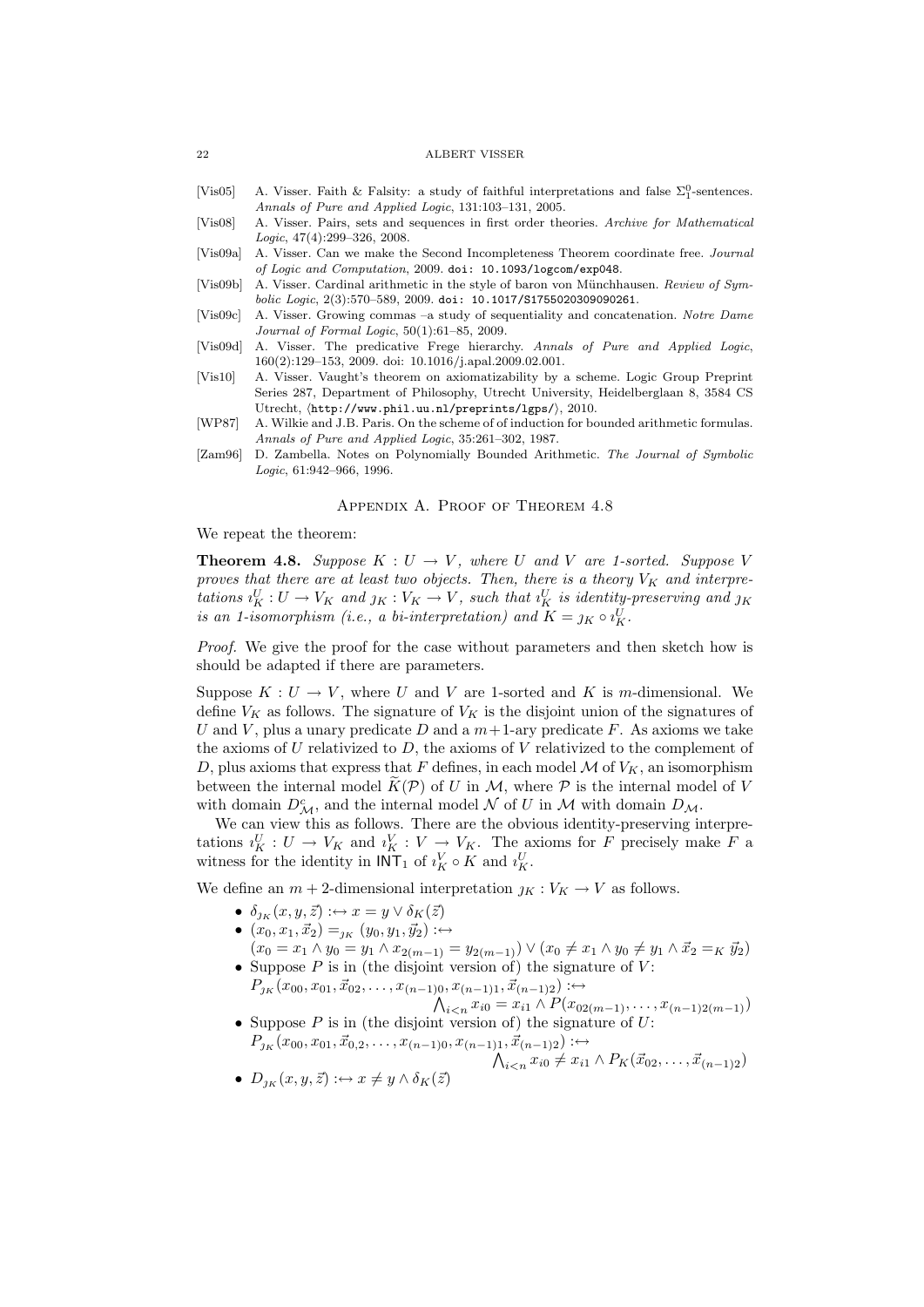• 
$$
F_{j_K}(x_{00}, x_{01}, \vec{x}_{0,2}, \ldots, x_{(m-1)0}, x_{(m-1)1}, \vec{x}_{(m-1)2}, y_0, y_1, \vec{y}_2,): \leftrightarrow
$$
  

$$
\bigwedge_{i < m} (x_{i0} = x_{i1} \land x_{i2(m-1)} = y_{2i}) \land y_0 \neq y_1 \land \delta_K(\vec{y}_2)
$$

We want to show that  $j_K$  is an 1-isomorphism with inverse  $i_K^V$ . We first compute  $M := \jmath_K \circ \iota_K^V.$ 

- $\delta_M(x, y, \vec{z}) \leftrightarrow x = y$ .
- $(x_0, x_1, \vec{x}_2) = M(y_0, y_1, \vec{y}_2) \leftrightarrow (x_0 = x_1 \wedge y_0 = y_1 \wedge x_{2(m-1)} = y_{2(m-1)})$
- $P_M(x_{00}, x_{01}, \vec{x}_{0,2}, \ldots, x_{(n-1)0}, x_{(n-1)1}, \vec{x}_{(n-1)2}) : \leftrightarrow$

$$
\bigwedge_{i < n} x_{i0} = x_{i1} \land P(x_{02(m-1)}, \dots, x_{(n-1)2(m-1)})
$$

It is clear that G with  $G(x_0, x_1, \vec{x}_2, y) : \leftrightarrow x_0 = x_1 \wedge x_{2(m-1)} = y$  gives us the desired isomorphism  $G : M \to \text{id}_V$ .

Next we compute  $N := i_K^V \circ j_K$ . We write  $\vec{x} : D^c$ , where  $\vec{x}$  has length k, for  $\bigwedge_{i\leq k}\neg D(x_i)$ . We write  $A^{D^c}$  for A with its quantifiers relativized to  $D^c$ .

- $\delta_N(x, y, \vec{z}) : \leftrightarrow x, y, \vec{z} : D^c \wedge (x = y \vee \delta_K^{D^c}(\vec{z}))$
- $(x_0, x_1, \vec{x}_2) =_N (y_0, y_1, \vec{y}_2) : \leftrightarrow x_0, x_1, \vec{x}_2, y_0, y_1, \vec{y}_2 : D^c \land$  $(x_0 = x_1 \wedge y_0 = y_1 \wedge x_{2(m-1)} = y_{2(m-1)}) \vee (x_0 \neq x_1 \wedge y_0 \neq y_1 \wedge \vec{x}_2 =_K \vec{y}_2)$
- Suppose  $P$  is in (the disjoint version of) the signature of  $V$ :  $P_N(x_{00}, x_{01}, \vec{x}_{0,2}, \ldots, x_{(n-1)0}, x_{(n-1)1}, \vec{x}_{(n-1)2}) : \leftrightarrow$

$$
x_{00}, x_{01}, \vec{x}_{0,2}, \ldots, x_{(n-1)0}, x_{(n-1)1}, \vec{x}_{(n-1)2} : D^c \wedge
$$

$$
\bigwedge_{i < n} x_{i0} = x_{i1} \land P(x_{02(m-1)}, \dots, x_{(n-1)2(m-1)})
$$

• Suppose  $P$  is in (the disjoint version of) the signature of  $U$ :  $P_N(x_{00}, x_{01}, \vec{x}_{0,2}, \ldots, x_{(n-1)0}, x_{(n-1)1}, \vec{x}_{(n-1)2}) : \leftrightarrow$  $x_{00}, x_{01}, \vec{x}_{0,2}, \ldots, x_{(n-1)0}, x_{(n-1)1}, \vec{x}_{(n-1)2} : D^c \wedge$ 

$$
\bigwedge_{i
$$

- $D_N(x, y, \vec{z}) : \leftrightarrow x, y, \vec{z} : D^c \wedge x \neq y \wedge \delta_K^{D^c}(\vec{z})$
- $F_N(x_{00}, x_{01}, \vec{x}_{0,2}, \ldots, x_{(m-1)0}, x_{(m-1)1}, \vec{x}_{(m-1)2}, y_0, y_1, \vec{y}_2) : \leftrightarrow$  $x_{00}, x_{01}, \vec{x}_{0,2}, \ldots, x_{(m-1)0}, x_{(m-1)1}, \vec{x}_{(m-1)2}, y_0, y_1, \vec{y}_2 : D^c \wedge$  $y_0 \neq y_1 \wedge \delta_K^{D^c}(\vec{y}_2) \wedge \bigwedge_{i \leq m} (x_{i0} = x_{i1} \wedge x_{i2(m-1)} = y_{2i})$

We now may take to define our isomorphism  $H : N \to id_{V_K}$ , the formula:

• 
$$
H(x_0, x_1, \vec{x}_2, y) \leftrightarrow x_0, x_2, \vec{x}_2 : D^c \wedge
$$
  
\n $((x_0 = x_1 \wedge x_{2(m-1)} = y)) \vee (x_0 \neq x_1 \wedge \delta_K^{D^c}(\vec{x}_2) \wedge F(\vec{x}_2, y))$ 

To add parameters, suppose the parameter domain of K is  $\alpha$  and the number of parameters is k. We define the theory  $V_K$  as follows. For every predicate of V we have a copy in the predicates of  $V_K$  of the same arity. For every predicate of  $U$  of arity n we have a corresponding  $k + n$ -ary predicate. Again we keep the predicates corresponding to those of V and U disjoint. We have a unary predicate  $D_V$  and a  $k + 1$ -ary predicate  $D_U$ . We have a  $k + 2$ -ary predicate F. We have the following axioms.

- $\bullet \vdash D_U(\vec{p}, x) \rightarrow (\vec{p} : D_V \wedge \alpha^{D_V}(\vec{p}))$
- $\bullet \vdash \exists \vec{p} \, D_U(\vec{p}, x) \leftrightarrow \neg D_V(x)$
- $\bullet \, \vdash (D_U (\vec{p}, x) \land D_U (\vec{q}, x)) \rightarrow \vec{p} = \vec{q}$
- if A is an axiom of  $V : \vdash A^{D_V}$
- $\bullet$   $\vdash F(\vec{p}, x, y) \rightarrow (\alpha^{D_V}(\vec{p}) \wedge D_V(x) \wedge \delta_{K, \vec{p}}^{D_V}(x) \wedge D_U(\vec{p}, y))$
- $\bullet \vdash (\alpha^{D_V}(\vec{p}) \land D_V(x) \land \delta_{K,\vec{p}}^{D_V}(x)) \rightarrow \exists y \ F(\vec{p},x,y)$
- $\bullet \ \vdash (\alpha^{D_V}(\vec{p}) \land D_U(\vec{p}, y)) \rightarrow \exists x \ F(\vec{p}, x, y)$
- $(F(\vec{p}, x, y) \wedge D_V(u) \wedge \delta_{K, \vec{p}}^{D_V}(u) \wedge x =_{K}^{D_V} u) \rightarrow F(\vec{p}, u, y)$